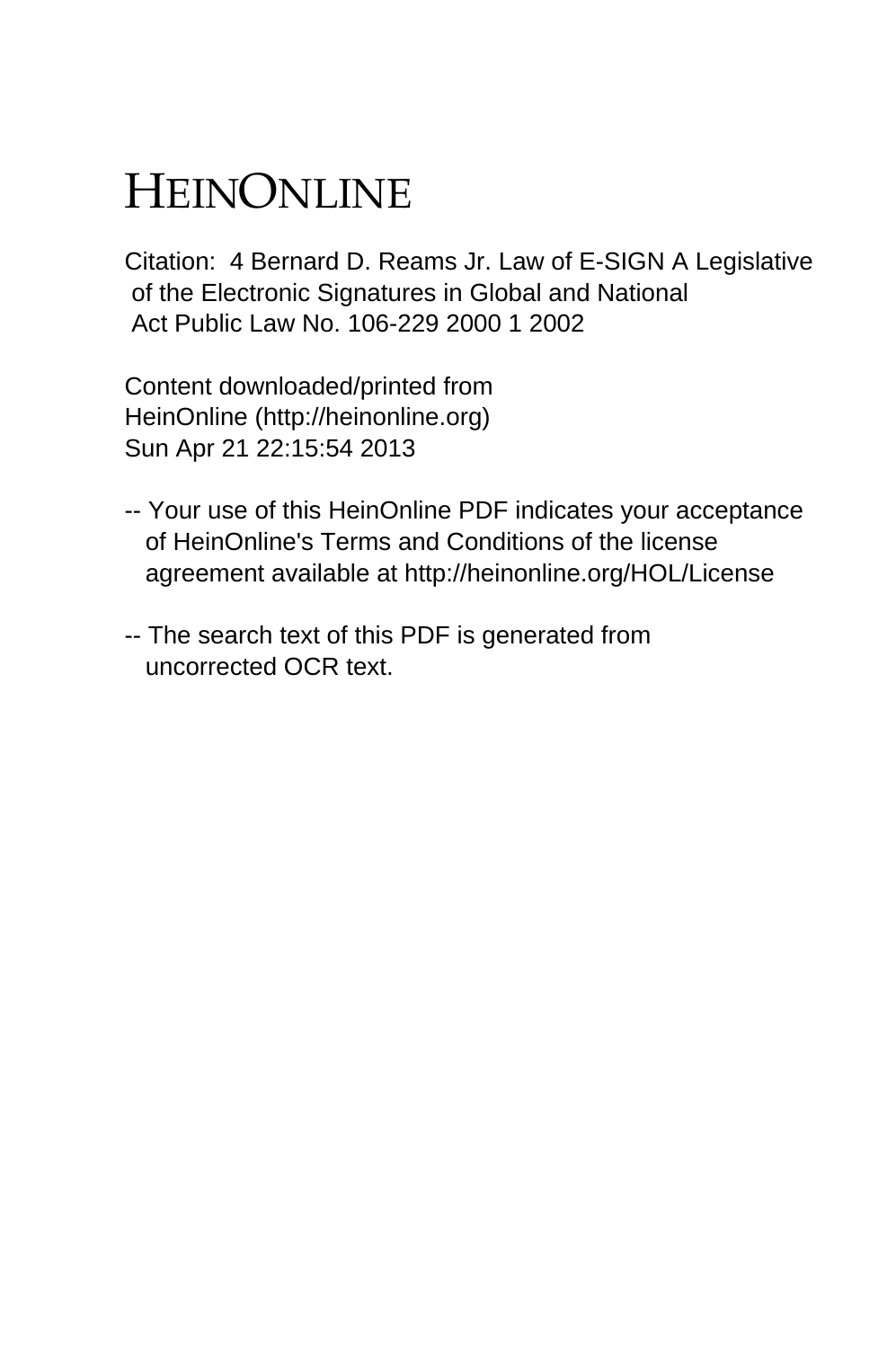# *In the Senate of the United States, September* 18, 1996.

*Resolved,* That the bill from the House of Representatives (H.R. 3723) entitled "An Act to amend title 18, United States Code, to protect proprietary economic information, and for other purposes.", do pass with the following

# **AMENDMENT:**

Strike out all after the enacting clause and insert:

- *1 SECTION 1. SHORT TITLE.*
- 2 *This Act may be cited as the "Economic Espionage* 3 *Act of 1996".*
- *4 SEC. 2. FINDINGS AND PURPOSES.*
- 5 (a) *FINDINGS.—Congress finds that*—
- *6 (1) sustaining a healthy and competitive* ha-*7 tional economy is imperative;*
- **8** *(2) the development and production of propri-9 etary economic information involves every aspect of* 10 *interstate commerce and business;*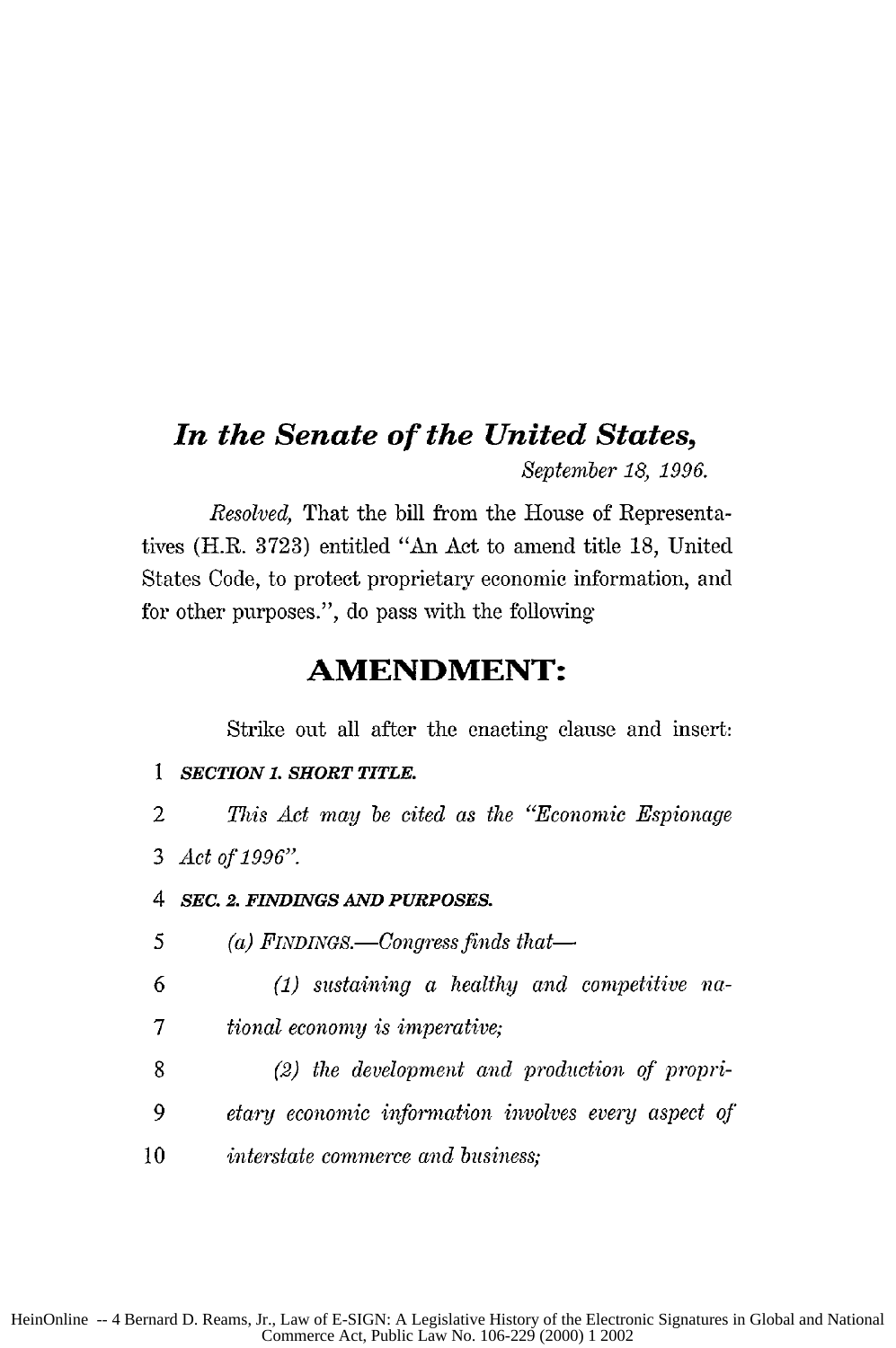*(3) the development, production, protection, and lawful exchange, sale, and transfer of proprietary eco-nomic intformation is essential to maintaining the 4 health a nd competitiveness of interstate commerce and 5 the national economy;*

*6 (4) much proprietary economic information 7 moves in interstate and foreign commerce and propri-etary economic information that does not move in 9 interstate or foreign commerce directly and substan-tially qffects proprietary economic infornation that does;*

*(5) the theft, wrongfid destruction or alteration, misappropriation, and wrongful conversion of propri-etary economic information substantially affects and harms interstate commerce, costing United States firms, businesses, industries, and consumers millions of dollars each year; and*

*(6) enforcement of existing State laws protecting proprietary economic information is frustrated by the ease with which stolen or wrongfully appropriated proprietary economic infbrmation is transferred across State and national boundaries.*

*(b) PuRPOSE.-The purpose of this Act is-(1) to promote the development and lawful utili-*

*25 zation of United States proprietary economic injbr-*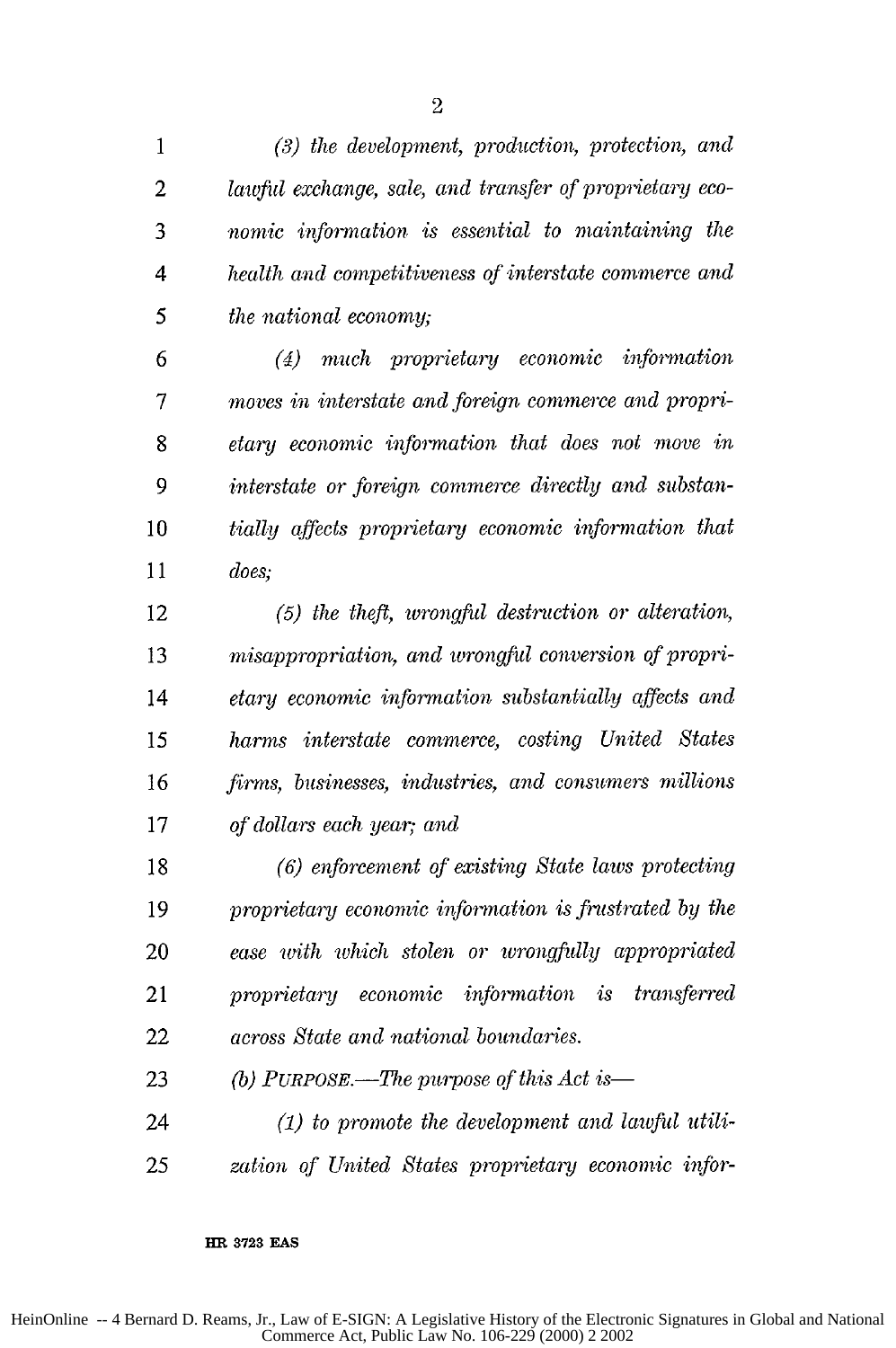| 1   | mation produced for, or placed in, interstate and for-   |
|-----|----------------------------------------------------------|
| 2   | eign commerce by protecting it from theft, wrongful      |
| 3   | destruction or alteration, misappropriation, and con-    |
| 4   | version; and                                             |
| 5   | $(2)$ to secure to authors and inventors the exclu-      |
| 6   | sive right to their respective writings and discoveries. |
| 7   | SEC. 3. PREVENTION OF ECONOMIC ESPIONAGE AND PRO-        |
| 8   | TECTION OF PROPRIETARY ECONOMIC IN-                      |
| 9   | FORMATION IN INTERSTATE AND FOREIGN                      |
| 10  | <b>COMMERCE.</b>                                         |
| 11  | (a) IN GENERAL.—Title 18, United States Code, is         |
| 12. | amended by inserting after chapter 89 the following new  |
| 13  | <i>chapter:</i>                                          |
| 14  | "CHAPTER 90-PROTECTION OF                                |

# **<sup>15</sup>***PROPRIETARY ECONOMIC INFORMATION*

*"Sec.*

*"1831. Definitions.*

- *"1832. Criminal activities affecting proprietary economic information.*
- *"1833. Criminal forfeiture.*
- *"1834. Civil remedies.*

*"1835. Extraterritoriality.*

*"1836. Construction with other laws.*

*"1837. Preservation of confidentiality.*

*"1838. Prior authorization requirement.*

*"1839. Law enforcement and intelligence activities.*

# **<sup>16</sup>"§** *1831. Definitions*

- 17 *'As used in this chapter:*
- <sup>18</sup>*"(1) The term 'person' means a natural person,*
- <sup>19</sup>*corporation, agency, association, institution, or any*
- 20 *other legal, commercial, or business entity.*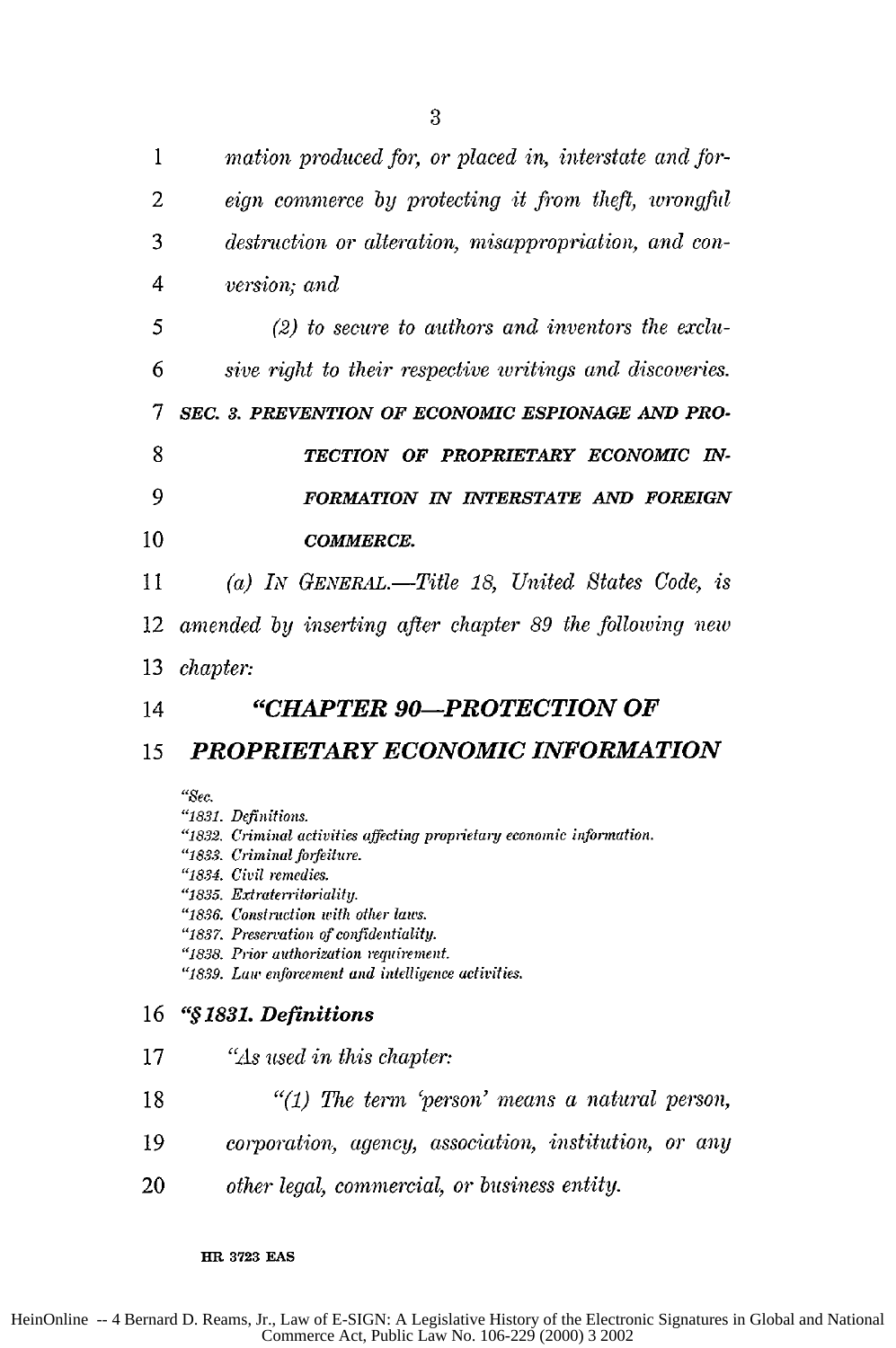| $\mathbf{1}$   | "(2) The term 'proprietary economic informa-            |
|----------------|---------------------------------------------------------|
| $\overline{c}$ | tion' means all forms and types of financial, business, |
| 3              | scientific, technical, economic, or engineering infor-  |
| 4              | mation, including data, plans, tools, mechanisms,       |
| 5              | compounds, formulas, designs, prototypes, processes,    |
| 6              | procedures, programs, codes, or commercial strategies,  |
| 7              | whether tangible or intangible, and whether stored,     |
| 8              | compiled, or memorialized physically, electronically,   |
| 9              | graphically, photographically, or in writing that-      |
| 10             | $H(A)$ the owner thereof has taken reasonable           |
| 11             | measures, under the circumstances, to keep such         |
| 12             | information confidential; and                           |
| 13             | $H(B)$ the information derives independent              |
| 14             | economic value, actual or potential, from not           |
| 15             | being generally known to, and not being readily         |
| 16             | ascertainable, acquired, or developed by legal          |
| 17             | means by the public.                                    |
| 18             | The term does not include any general knowledge, ex-    |
| 19             | perience, training, or skill that a person lawfully has |
| 20             | acquired due to his work as an employee of or as an     |
| 21             | independent contractor for any person.                  |
| 22             | "(3) The term 'owner' means the person or per-          |
| 23             | sons in whom, or government component, department,      |
| 24             | or agency in which, rightful legal, or equitable title  |

**HR 3723 EAS**

HeinOnline -- 4 Bernard D. Reams, Jr., Law of E-SIGN: A Legislative History of the Electronic Signatures in Global and National Commerce Act, Public Law No. 106-229 (2000) 4 2002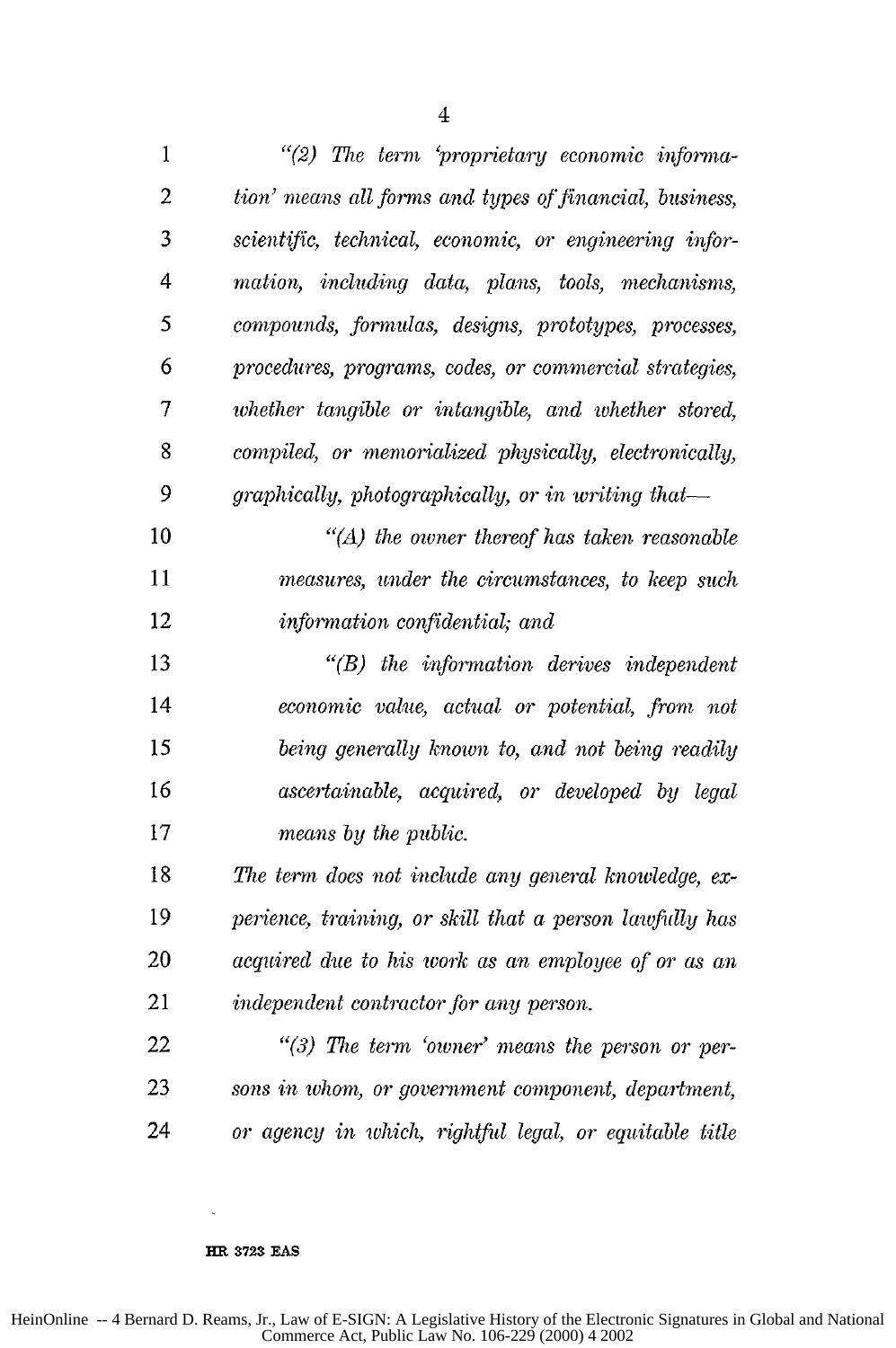*to, or license in, proprietary economic information is reposed.*

*"(4) The term 'without authorization' means not 4 permitted, expressly or implicitly, by the owner.*

**"§1832.** *Criminal activities affecting proprietary eco-6 nomic information*

*7 "(a) Any person, with intent to, or reason to believe that it will, injure any owner of proprietary economic in-9 formation and with intent to convert it to his or her own use or benefit or the use or benefit of another, who know-ingly-*

*"(1) steals, or without authorization appro-priates, takes, carries away, or conceals, or by fiaud, artifice, or deception obtains such information;*

*"(2) without authorization copies, duplicates, sketches, draws, photographs, downloads, uploads, al-ters, destroys, photocopies, replicates, transmits, deliv-ers, sends, mails, communicates, or conveys such in-formation;*

*"(3) receives, buys, or possesses such information, knowing the same to have been stolen or appro-priated, obtained, or converted without authorization; "(4) attempts to commit any offense described in paragraphs (1) through (3);*

# 

### **HR 3723 EAS**

HeinOnline -- 4 Bernard D. Reams, Jr., Law of E-SIGN: A Legislative History of the Electronic Signatures in Global and National Commerce Act, Public Law No. 106-229 (2000) 5 2002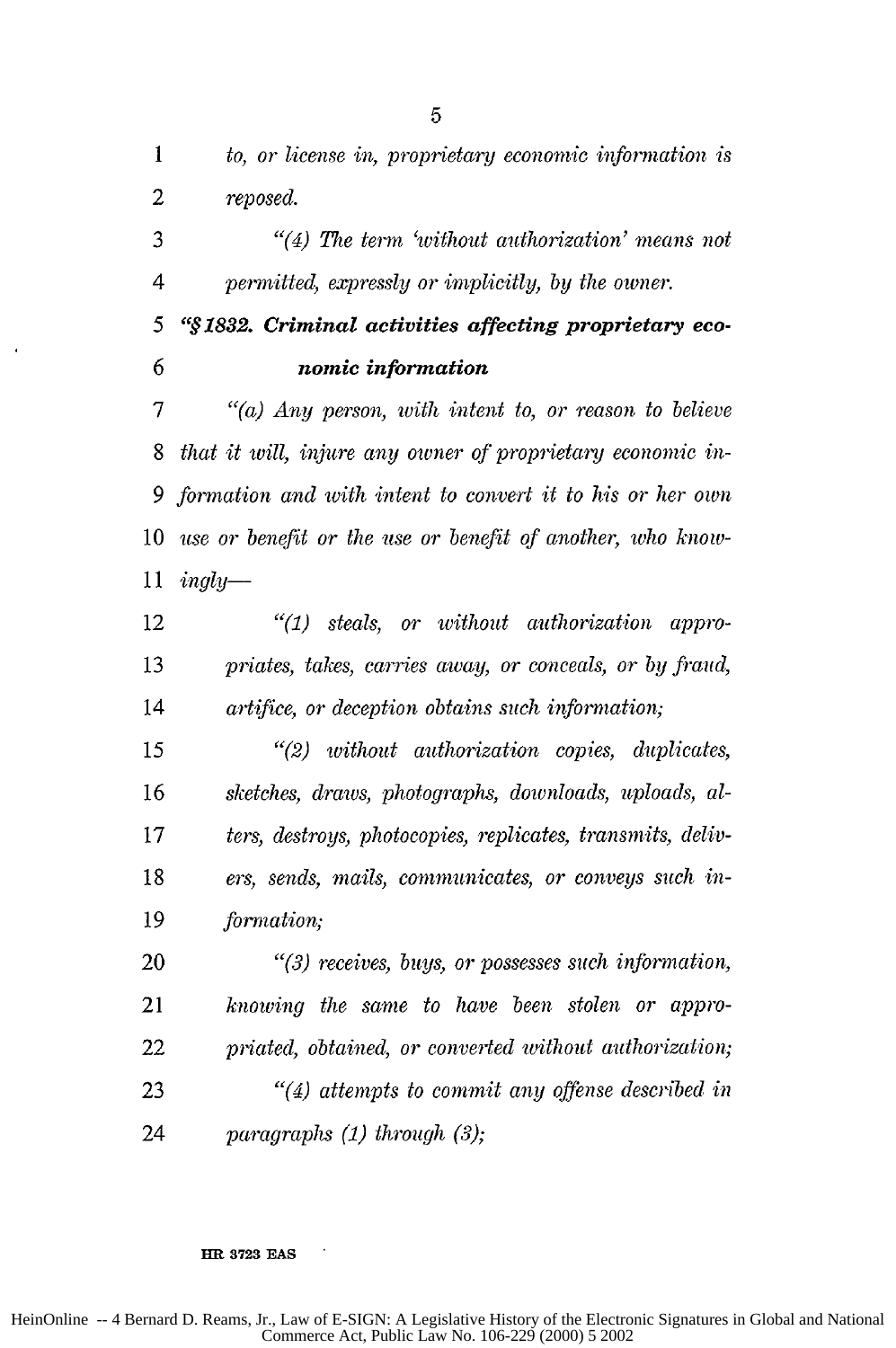"(5) *solicits another to commit any offense de-scribed in paragraphs (1) through (3); or "(6) conspires with one or more other persons to 4 commit any offense described in paragraphs (1) 5 through (3), and one or more of such persons do any 6 act to effect the object of the conspiracy, 7 shall, except as provided in subsection (b), be fined up to \$250,000, or twice the vale of the proprietary economic 9 information, whichever is greater, or imprisoned not more than 10 years, or both. 11 "(b) Any organization that commits any offense de-scribed in subsection (a) shall be fined up to \$10,000,000,*

*or twice the value of the proprietary economic information, whichever is greater.*

*"(c) This section does not prohibit the reporting of any suspected criminal activity or regulatory violation to any appropriate agency or instrumentality of the United States, a State, a political subdivision of a State, or to Congress.*

# **"§** *1833. Criminal forfeiture*

*"(a) Notwithstanding any provision of State law, any person or organization convicted of a violation under this chapter shall forfeit to the United States-*

*"(1) any property constituting or derived from, any proceeds the person or organization obtained, di-*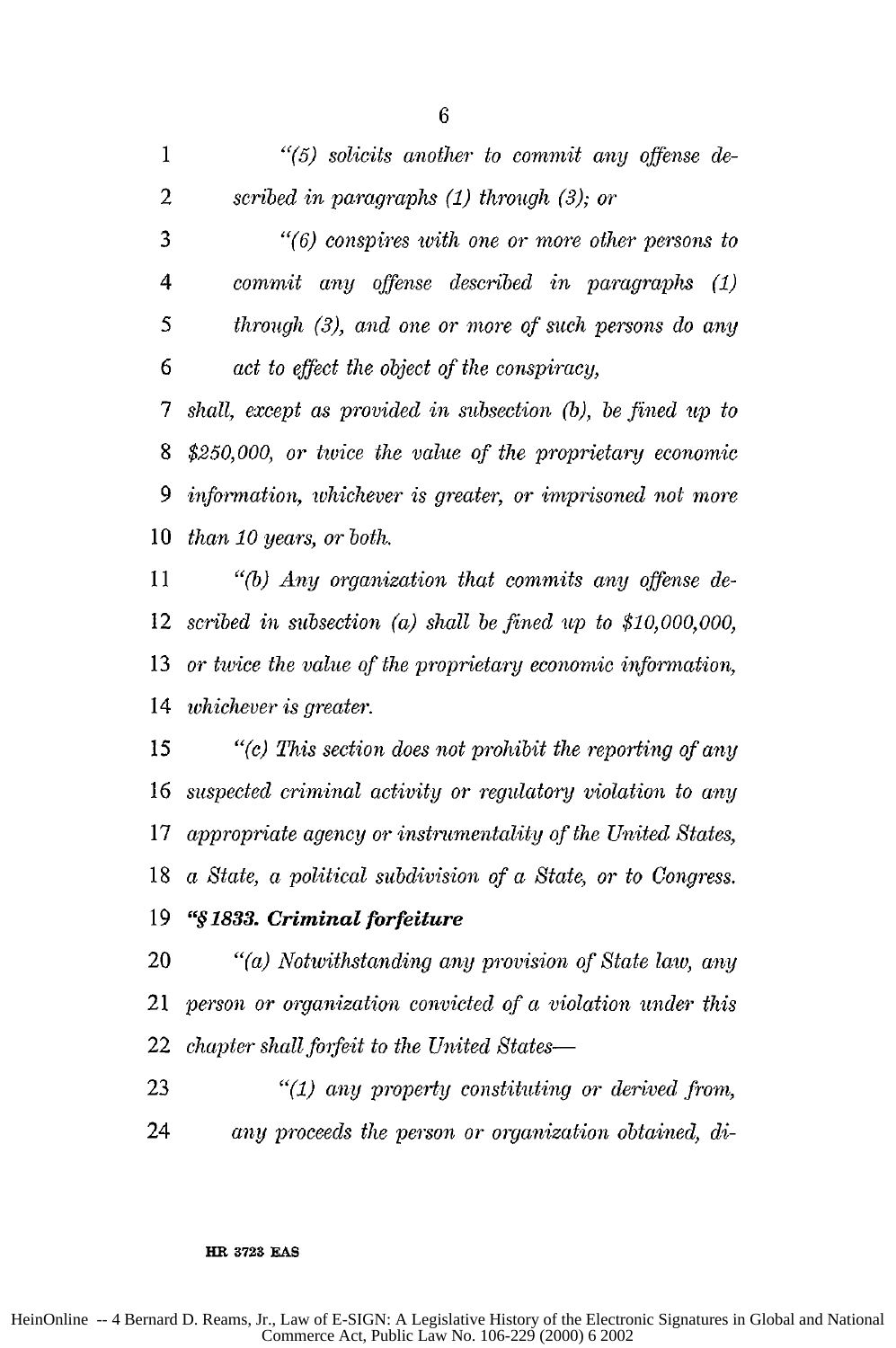rectly or *indirectly, as the result of such violation; and*

*"(2)* any of the *person's* or organization's *prop-erty used, or intended to be used, in any manner or 5 part to commit or facilitate the commission of such 6 violation.*

"(b) *The court, in imposing a sentence on such person or organization, shall order, in addition to any other sen-tence imposed pursuant to this chapter, that the person or organization forfeit to the United States all property de-11 scribed in this section.*

*"(c) Property subject to forfeiture under this section,* 13 any seizure and disposition thereof, and any administrative *or judicial proceeding in relation thereto, shall be governed by section 413 of the Comprehensive Drug Abuse Prevention and Control Act of 1970 (21 U.S.C. 853), except for sub-section 413(d) which shall not apply to forfeitures under this section.*

*"(d) Notwithstanding section 524(c) of title 28, there shall be deposited in the Crime Victims Fund established under section 1402 of the Victims of Crime Act of 1984 (42* U.S.C. *10601) all amounts from the forfeiture of property under this section remaining after the payment of expenses and sale authorized by law.*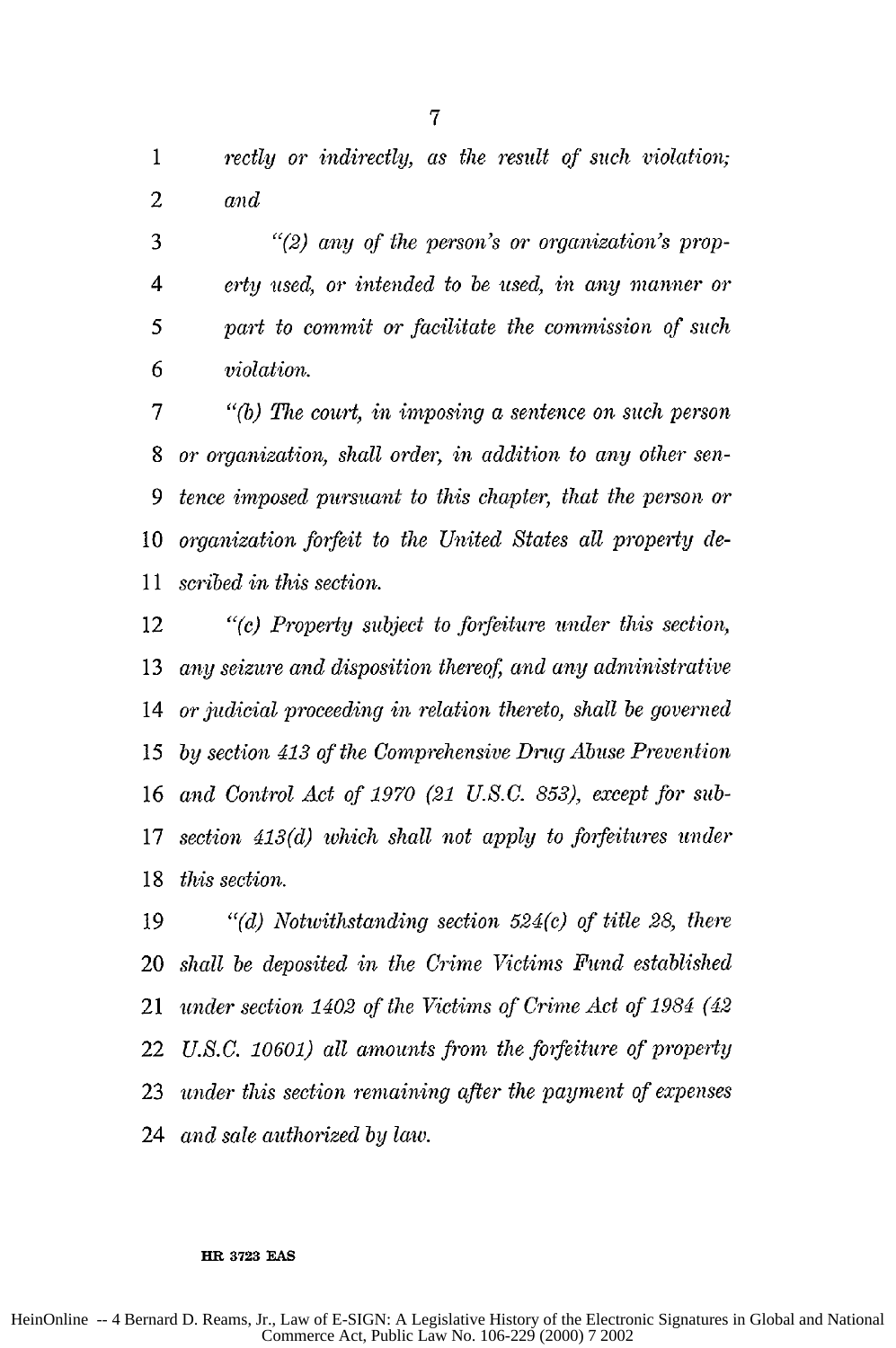**1 "§1834.** *Civil remedies*

*"(a) The district courts of the United States shall have jurisdiction to prevent and restrain violations of sections 4 1832 of this chapter by issuing appropriate orders.*

*5 "(b) The Attorney General may institute proceedings 6 under this section. Pending final determination thereof, the 7 court may at any time enter such restraining orders or pro-hibitions, or take such other actions, including the accept-ance of satisfactory perfornance bonds, as it shall deem proper.*

*11 "(c) A final judgment or decree rendered in favor of the United States in any criminal proceeding brought by the United States under this chapter shall estop the defend-ant from denying the essential allegations of the criminal offense in any subsequent civil proceeding brought by the United States.*

# **"§1835.** *Extraterritoriality*

*"(a) This chapter applies to conduct occurring within the United States.*

20 "(b) *This chapter also applies to conduct occurring outside the United States if-*

*"(1) the offender is a natural person who is a citizen or permanent resident alien of the United States, or an organization organized under the laws of the United States or a State or political* subdivi-*sion thereof*; or

**HR 3723 EAS**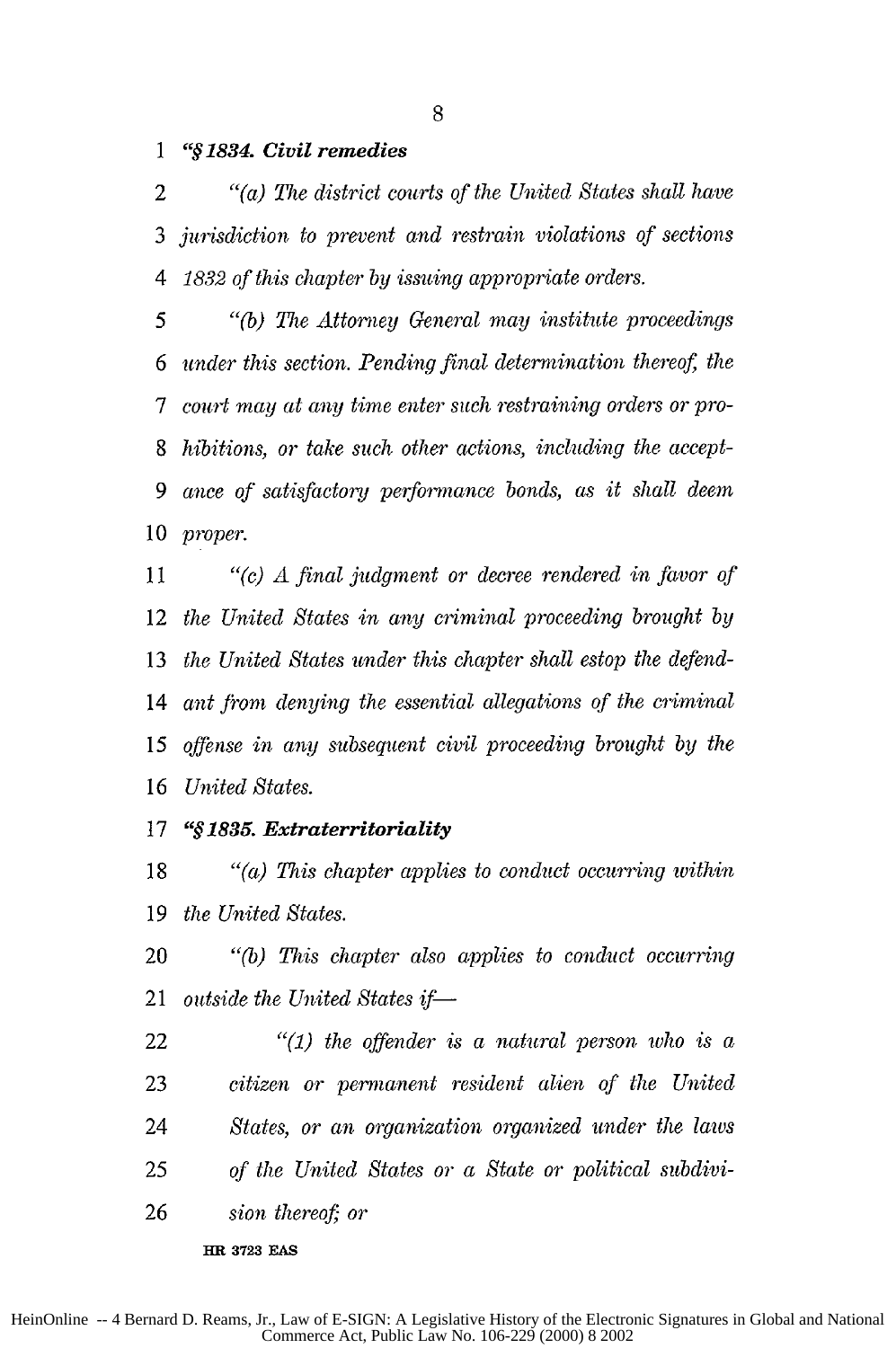|   |  | $\lq(2)$ an act in furtherance of the offense was |  |  |
|---|--|---------------------------------------------------|--|--|
| 2 |  | committed in the United States.                   |  |  |

## *"§1836. Construction with other laws*

*4 "This chapter shall not be construed to preempt or dis-5 place any other Federal or State remedies, whether civil or 6 criminal, for the misappropriation of proprietaiy economic 7 information, or to affect the othervise lawful disclosure of information by any government employee under section 552 9 of title 5 (commonly known as the Freedom of Information Act).*

## *"§1 <sup>8</sup> <sup>3</sup> <sup>7</sup> . Preservation of confidentiality*

*"In any prosecution or other proceeding under this chapter, the court shall enter such orders and take such other action as may be necessary and appropriate to pre-serve the confidentiality of proprietary economic informa-tion, consistent with rule 16 of the Federal Rules of Crimi-nal Procedure,* the *Federal Rules of Evidence, and other ap-plicable laws. An interlocutory appeal by the United States shall lie from a decision or order of a district court author-izing or directing the disclosure of proprietary economic in-formation.*

# **"§1838.***Prior authorization requirement*

*"The United States may not file a charge under this chapter or use a violation of this chapter as a predicate offense under any other law without the personal approval*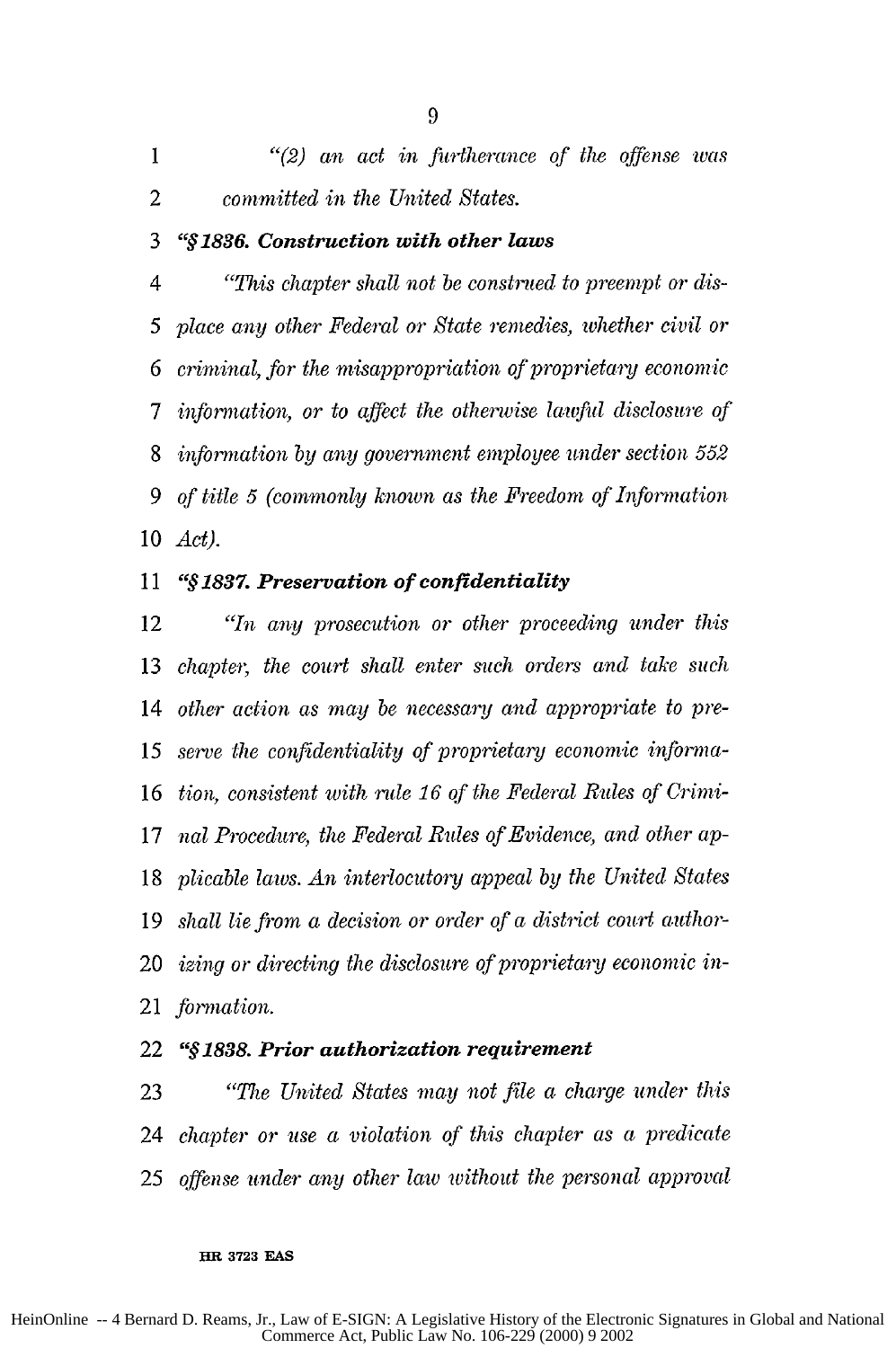1 of the Attorney General, the *Deputy* Attorney General, or 2 the Assistant Attorney General for the Criminal Division 3 of' the Department of Justice or the Acting Attorney Gen-4 eral, the Acting Deputy Attorney General, or the Acting As-5 sistant Attorney General for the Criminal Division of the 6 Department of Justice.

# *7 "§1 <sup>8</sup> <sup>3</sup> <sup>9</sup> . Law enforcement and intelligence activities*

"This chapter does not prohibit any and shall not im-9 pair otherwise lawfid activity conducted by an agency or instrumentality of the United States, a State, or a political subdivision of a State.".

<sup>12</sup>(b) *TECmNICAL A.LIIENDMENT.-The* table of chapters 13 for title 18, United States Code, is amended by inserting 14 after the item relating to chapter 89 the *following new* item: *"90. Protection of Proprietary Economic Information .......... 1831"'*

15 (c) *REPORT.-Not* later than 2 years and 4 years after the date of enactment of this Act, the Attorney General shall report to *Congress* on the amounts received and distributed 18 from forfeitures of property deposited as provided in section 1833(d) of title 18, United States Code, as added by sub-section (a) of this section.

21 *sEC. 4. WIRE AND ELECTRONIC COMMUNICATIONS INTER-*22 *CEPTION AND INTERCEPTION OF ORAL COM-***23** *MUNICATIONS.*

24 Section 2516(1)(a) of title 18, United States Code, is 25 amended by inserting "chapter 90 (relating to economic es-**HR 3723 EAS**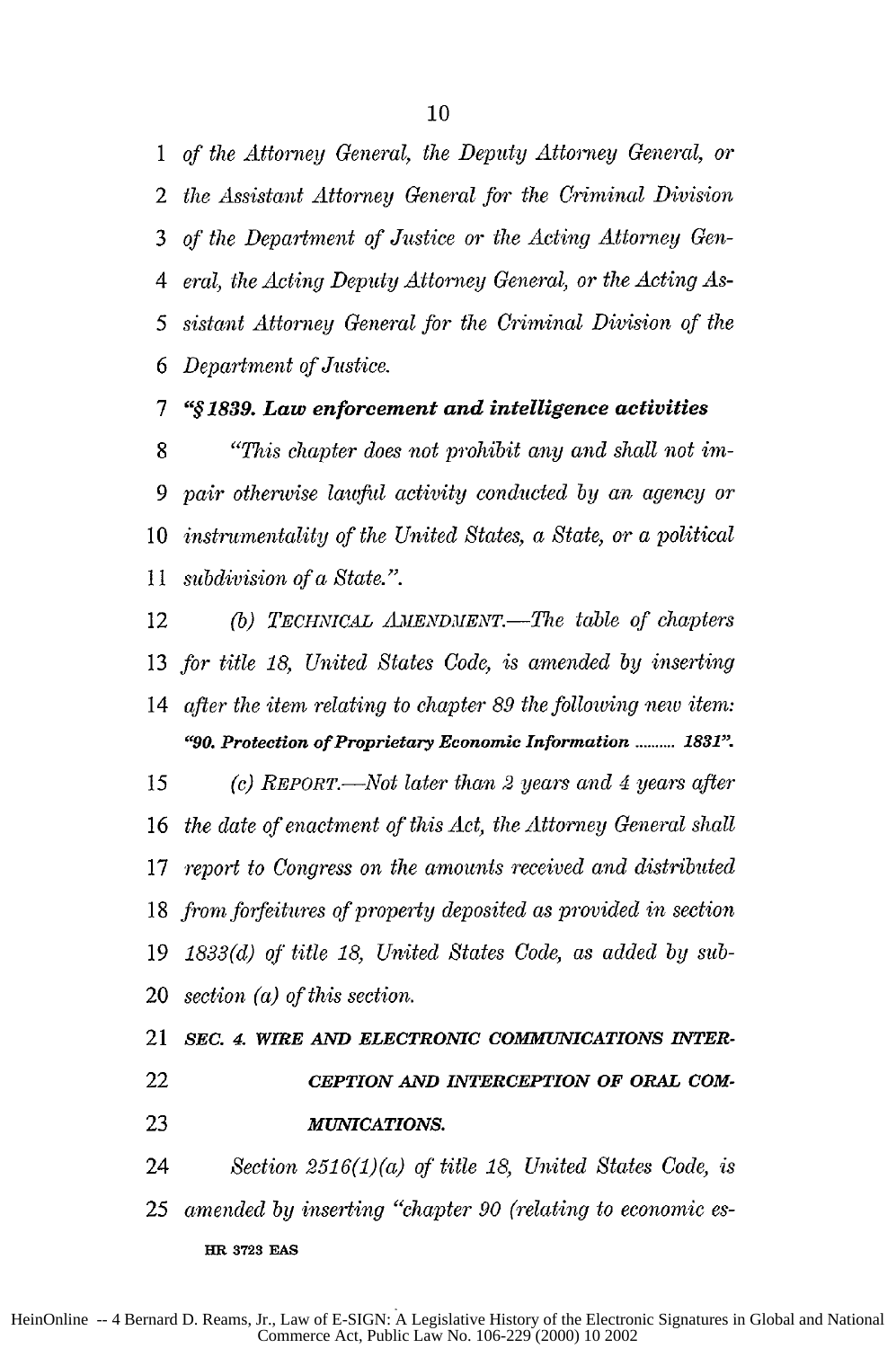- 1 *pionage and protection of proprietaryj economic inforna-*
- 2 *tion in interstate and foreign commerce)," after "title:".*

# **3** *SEC. 5. PREVENTION OF ECONOMIC ESPIONAGE.*

- *4 (a) Lv Gm VERAL.-Part I of title 18, United States*
- *5 Code, is amended by inserting after chapter 27 the following*
- *6 new chapter:*

# *7 "CHAPTER 28-ECONOMIC ESPIONAGE*

*,Te.*

- **"571.** Definitions.
- *"572. Economic espionage.*
- **'573.** Criminal *fofeiture.*
- "574. *Civil remedies.*
- **"575.** *Prior tuthorization requirement.*
- **"576.** *Construction with other laws.*
- *"577. Preservation of confidentiality.*
- *"578.* Law *enforcement and intelligence activities.*
- **<sup>8</sup>***"§ <sup>5</sup> <sup>7</sup> 1. Definitions*

*9 "For purposes of this chapte, the following definitions* 10 *shall apply:* 11 *"(1) FOREIGN AGENT.-The term 'foreign agent'*

<sup>12</sup>*means any officer, employee, proxy, servant, delegate,*

<sup>13</sup>*or representative of a foreign government.*

*"(2) FOREIGN INSTRUMENTALITY.-T7ze term 'foreign instrumentality' means any agency, bureau, ministry, component, institution, association, or any legal, commercial, or business organization, corpora-tion, firm, or entity that is substantially owned, con-trolled, sponsored, commanded, managed, or domi-nated by a foreign government or subdivision thereof*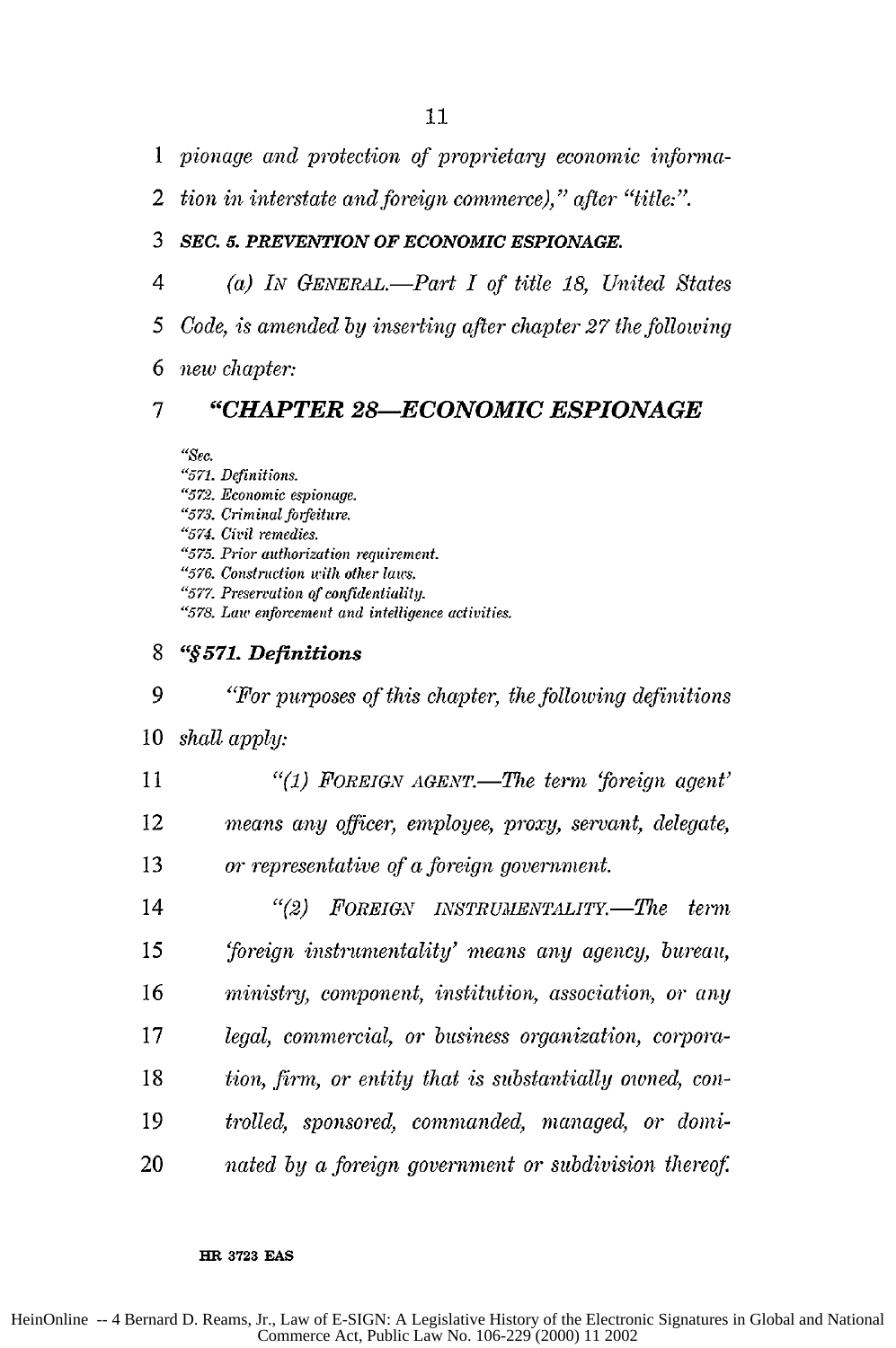1 "(3) OWNER.—The term 'owner' means the per-*son or persons in whom, or the government compo-nent, department, or agency in which, rightfid legal, 4 or equitable title to, or license in, proprietary eco-5 nomic information is reposed. "(4) PROPRIETARY ECONOMIC INFORMLTIOm-*

*7 The term 'proprietarj economic information' means all forms and types of financial, business, scientific, 9 technical, economic, or engineering information (in-cluding data, plans, tools, mechanisms, compounds, formulas, designs, prototypes, processes, procedures, programs, codes, or commercial strategies) whether tangible or intangible, and whether stored, compiled, or memorialized physically, electronically, graphi-15 cally, photographically, or in writing, if-*

*"(A) the owner thereof has taken reasonable measures to keep such information confidential, and*

*"(B) the information derives independent economic value, actual or potential, from not being generally known to, and not being readily ascertainable through legal means by, the public. "(5) WITHOUT AUTHORIZATIO.-The term 'without authorization' means not permitted, ex-25 pressly or implicitly, by the owner.*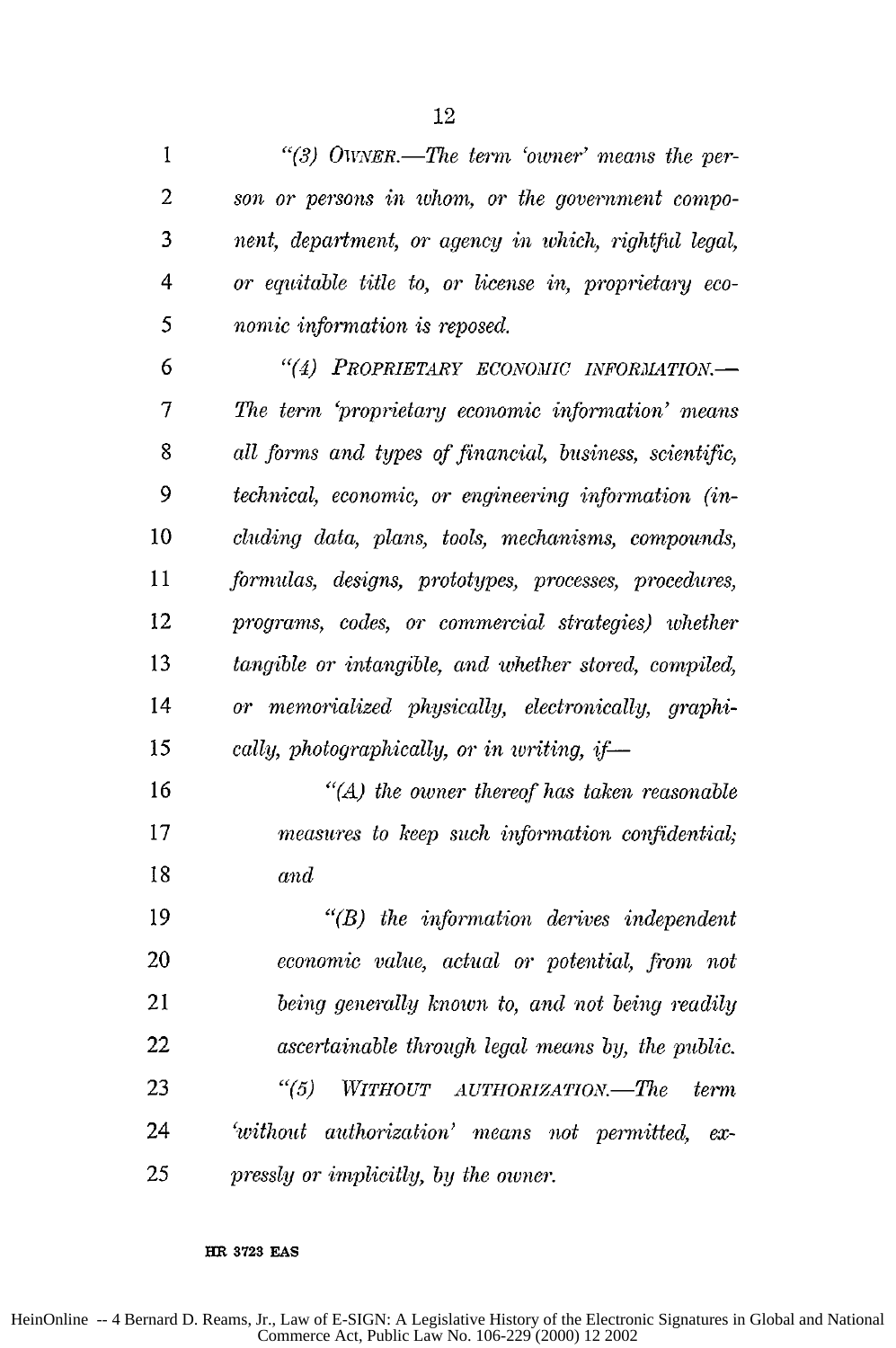*"§572. Economic espionage*

*"(a) IN GENERAL.-Any person who, with knowledge or reason to believe that he or she is* acting *on behalf* of, *4 or with the intent to benefit, any foreign government, in-5 strumentality, or agent, knowiingly-*

*"(1) steals, or without authorization appro-7 priates, takes, carries away, or conceals, or by fraud, artifice, or deception obtains proprietary economic 9 information;*

*"(2) without authorization copies, duplicates, sketches, draws, photographs, downloads, uploads, al-ters, destroys, photocopies, replicates, transmits, deliv-ers, sends, mails, communicates, or conveys propri-etary economic information;*

*15 "(3) receives, buys, or possesses proprietary eco-nomic information, knowing the same to have been stolen or appropriated, obtained, or converted without authorization;*

*19 "(4) attempts to commit any offense described in any of paragraphs (1) through (3);*

*"(5) solicits another to commit any offense de-scribed in any of paragraphs (1) through (4); or*

*"(6) conspires with one or more other persons to commit any offense described in any of paragraphs (1) through (4), and one or more of such persons do any act to effect the object of the conspiracy,*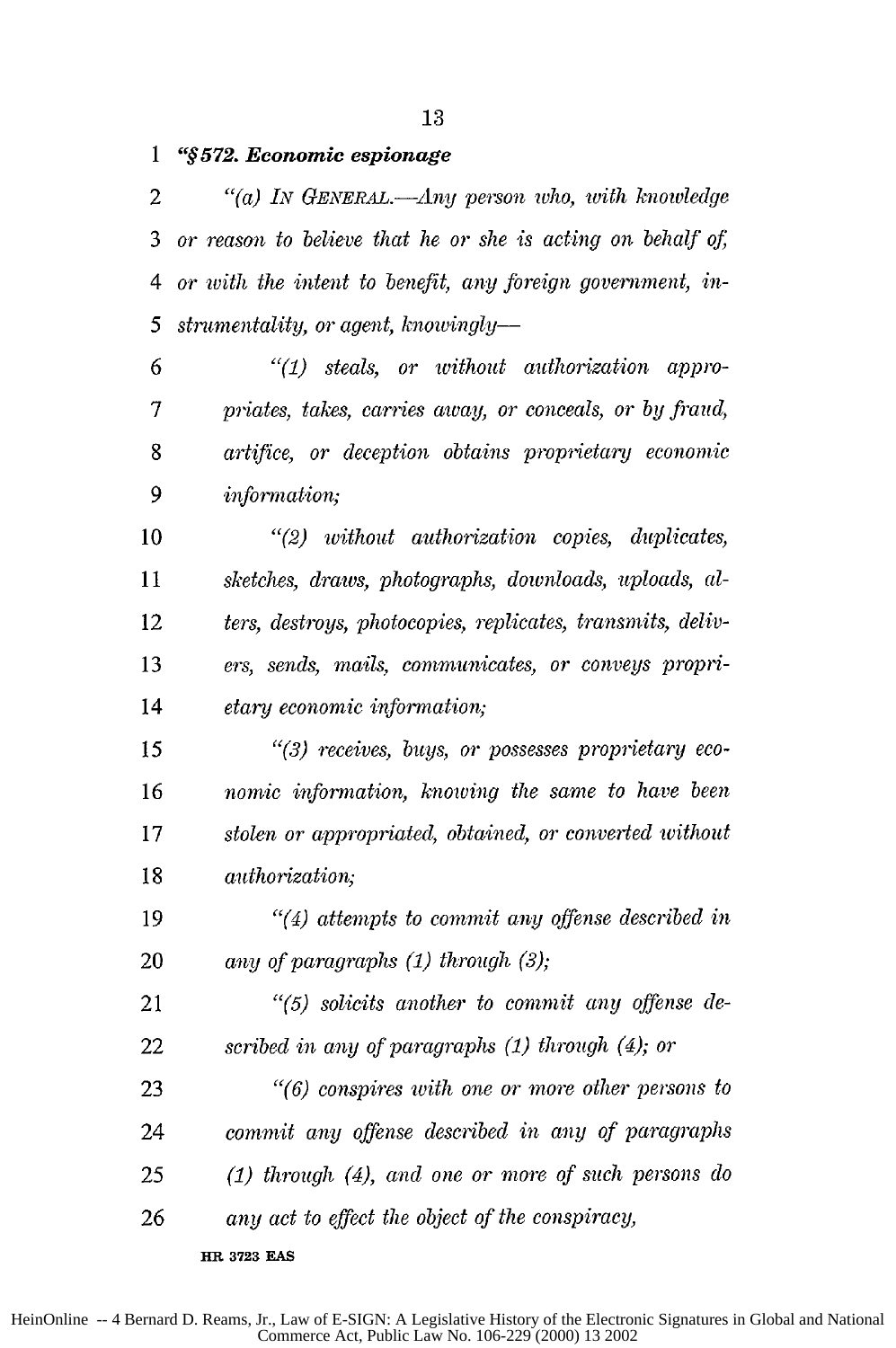*shall, except as provided in subsection (b), be fined not more than \$500,000, or twice the value of the proprietary eco-nomic information, whichever is greater, or imprisoned not 4 more than 25 years, or both.*

5 "(b) ORGANIZATIONS.—Any organization that com-*mits any offense described in subsection (a) shall be fined 7 not more than \$10,000,000, or twice the value of the propri-etary economic information, whichever is greater.*

"() *ExCEPTION.-It shall not be a violation of this section to disclose proprietary economic information in the case of-*

*"(1) appropriate disclosures to Congress; or*

*"(2) disclosures to an authorized official of an executive agency that are deemed essential to report-ing a violation of United States law.*

*"§573. Criminal forfeiture*

*"(a)* Lv *GENERAL.-Notwithstanding any provision of State law to the contrary, any person or organization con-victed of a violation under this chapter shall forfeit to the United States-*

*"(1) any property constituting, or derived from, any proceeds the person or organization obtained, di-rectly or indirectly, as the result of such violation; and*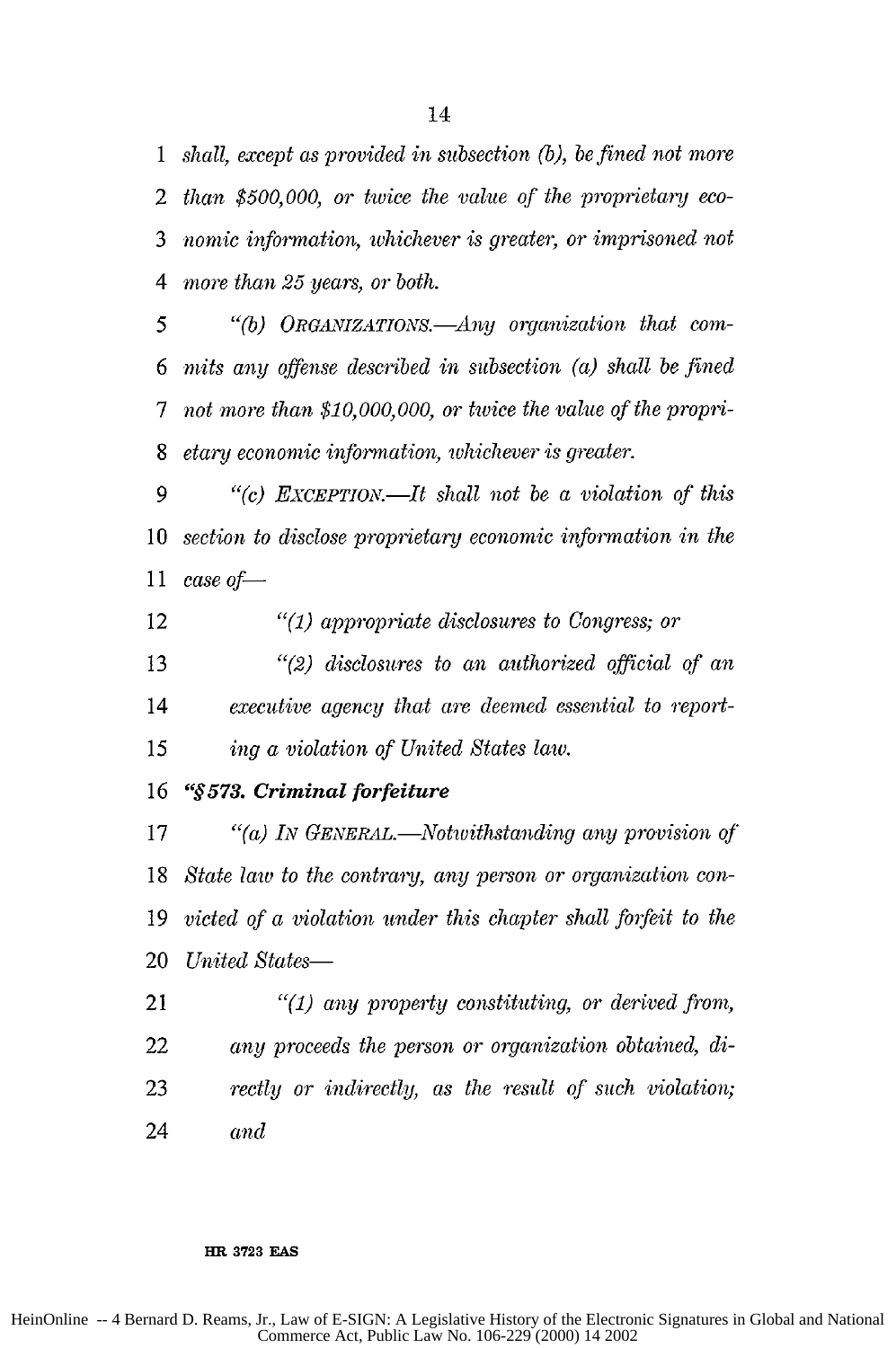*"(2) any of the property of that person or orga-nization used, or intended to be used, in any manner or part, to commit or facilitate the commission of 4 such violation.*

*5 "(b) COURTACTION.-The court, in imposing sentence on such person, shall order, in addition to any other sen-7 tence imposed pursuant to this chapter, that the person for-feit to the United States all property described in this see-tion.*

10 "(c) APPLICABILITY OF OTHER LAW.—Property sub-*ject to forfeiture under this section, any seizure and disposi-*tion thereof, and any administrative or judicial proceeding in relation *thereto, shall be governed by* the *provisions of section* 413 *of the Comprehensive Drug Abuse Prevention and Control Act of 1970 (21 U.S.C. 853), other than sub-*section (d) of that section.

# *"§574. Scope of extraterritorial jurisdiction*

*"(a) This chapter applies to conduct occurring within* the United States.

"(b) *This chapter also applies to conduct occurring outside the United States if* 

"(1) *the offender is a natural person who is a citizen or permanent resident alien of the United States, or an organization organized under the laws*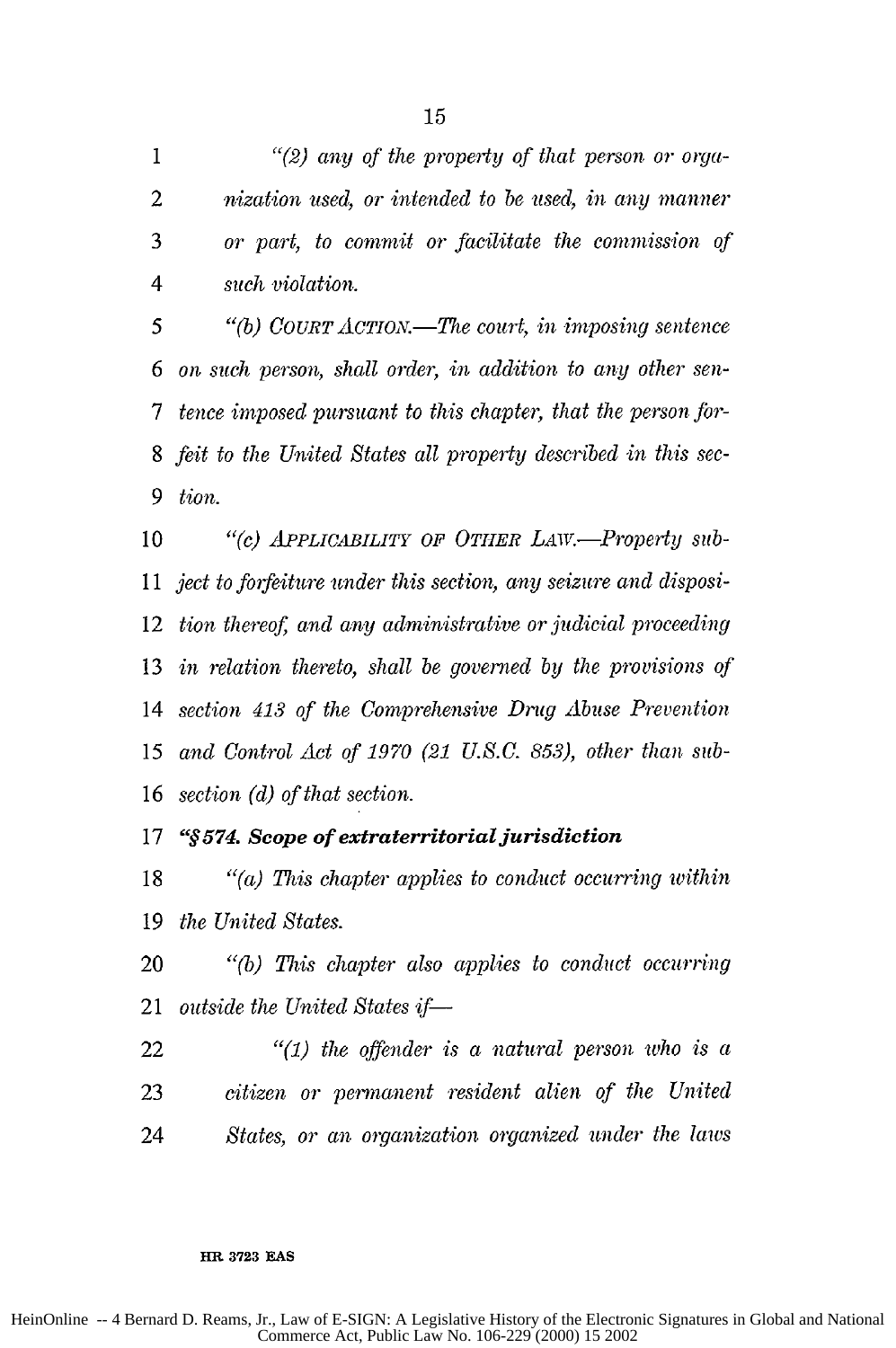*of the United States or a State or political subdivi-sion thereof; or*

*"(2) an act in fiurtherance of the offense was 4 committed in the United States.*

# *5 "§575. Civil remedies*

*"(a) The district courts of the United States shall have 7 jurisdiction to prevent and restrain violations of section 572 of this chapter by issuing appropriate orders.*

*9 "(b) The Attorney General may institute proceedings* 10 under this section. Pending final determination thereof, the *court may at any time enter such restraining orders or pro-hibitions, or take such other actions, including the accept-ance of satisfactorj performance bonds, as it shall deem proper.*

*"(c) A final judgment or decree rendered in favor of the United States in any criminal proceeding brought by the United States under this chapter shall estop the defend-ant from denying the essential allegations of the criminal offense in any subsequent civil proceeding brought by the United States.*

# *"§576. Prior authorization requirement*

*"The United States may not file a charge under this chapter or use a violation of this chapter as a predicate offense under any other law without the personal approval of the Attorney General, the Deputy Attorney General, or*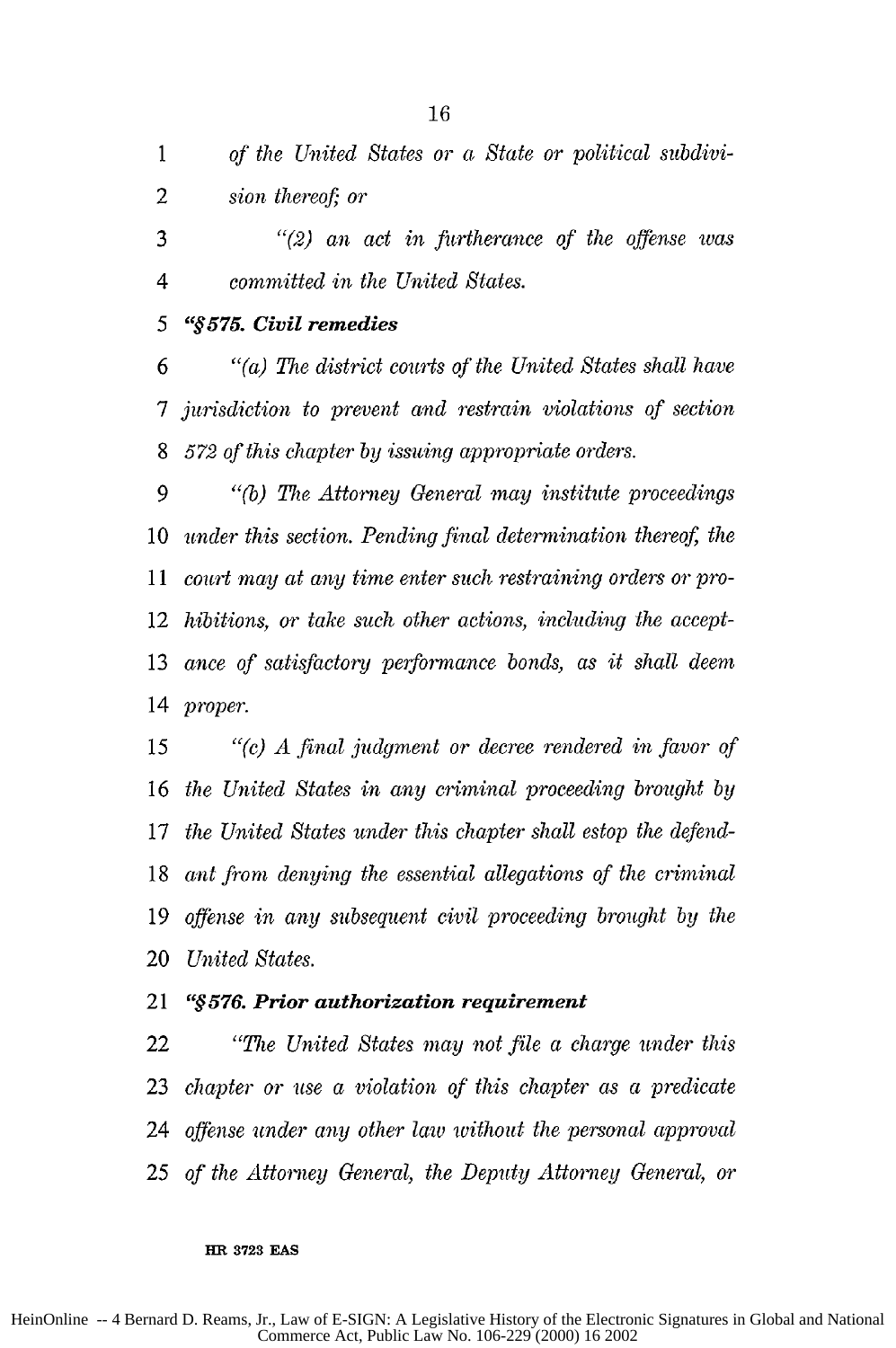*the Assistant Attorney General for the Criminal Division of the Department of Justice or the Acting* Attorney *Gen-eral, the Acting Deputy* Attorney *General, or the Acting As-sistant Attorney General for the Criminal Division of the 5 Department of Justice.*

## *6 "§577. Construction with other laws*

*"This chapter shall not be construed to preempt or dis-place any other remedies, whether civil or criminal, pro-vided by Federal, State, commonwealth, possession, or terri-torial laws that are applicable to the misappropriation of 11 proprietary economic information.*

### **"§578.** *Preservation of confidentiality*

*"In any prosecution or other proceeding under this chapter, the court shall enter such orders and take such other action as may be necessary and appropriate to pre-serve the confidentiality of proprietary economic injbrma-tion, consistent with the requirements of the Federal Rules of Criminal Procedure, the Federal Rules of Civil Proce-dure, the Federal Rules of Evidence, and all other applica-ble laws. An interlocutory appeal by the United States shall lie from a decision or order of a district court authorizing or directing the disclosure of proprietary economic inforina-tion.*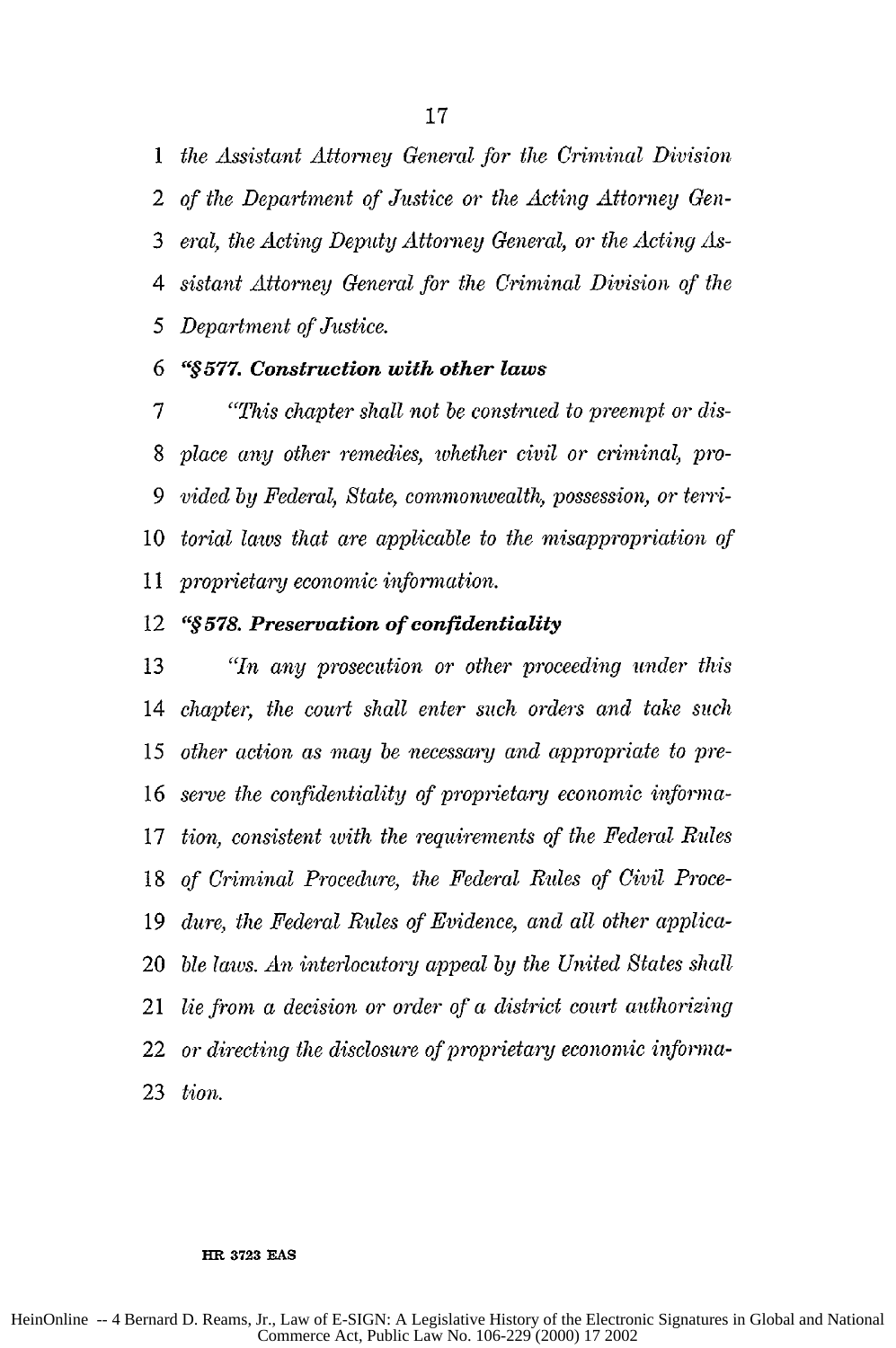*"This chapter does not prohibit, and shall not impair, otherwise* lawfid *activity conducted by an agency of the 4 United States, a State, or a political subdivision of a State, 5 or an intelligence agency of the United States.".*

*(b) CLERICAL AMENDMENT.-The table of chapters at 7 the beginning of part I of title 18, United States Code, is amended by inserting after the item relating to chapter 27 the follotving new item:*

*"28. Econom ic Espionage* **.....................................................................** *571"*

10 (c) CONFORMING AMENDMENT.—Section 2516(1)(a) of *title 18, United States Code, is amended by inserting "chapter 28 (relating to economic espionage)," after "or under the following chapters of this title:".*

*SEC. 6. WIRE AND COMPUTER FRAUD.*

*(a) WIRE AND COMPUTER FRAUD.-Section 1343 of title 18, United States Code, is amended-*

*(1) by adding at the end the following new sub-section:*

19 "(b) SECRET SERVICE JURISDICTION.—The Secretary *of the Treasury and the Attorney General are authorized to enter into an agreement under which the United States Secret Service may investigate certain offenses under this section.".*

*(b) USE OF CERTAIN TECHNOLOGY TO FACILITATE CRIlINIL CONDUCT.-*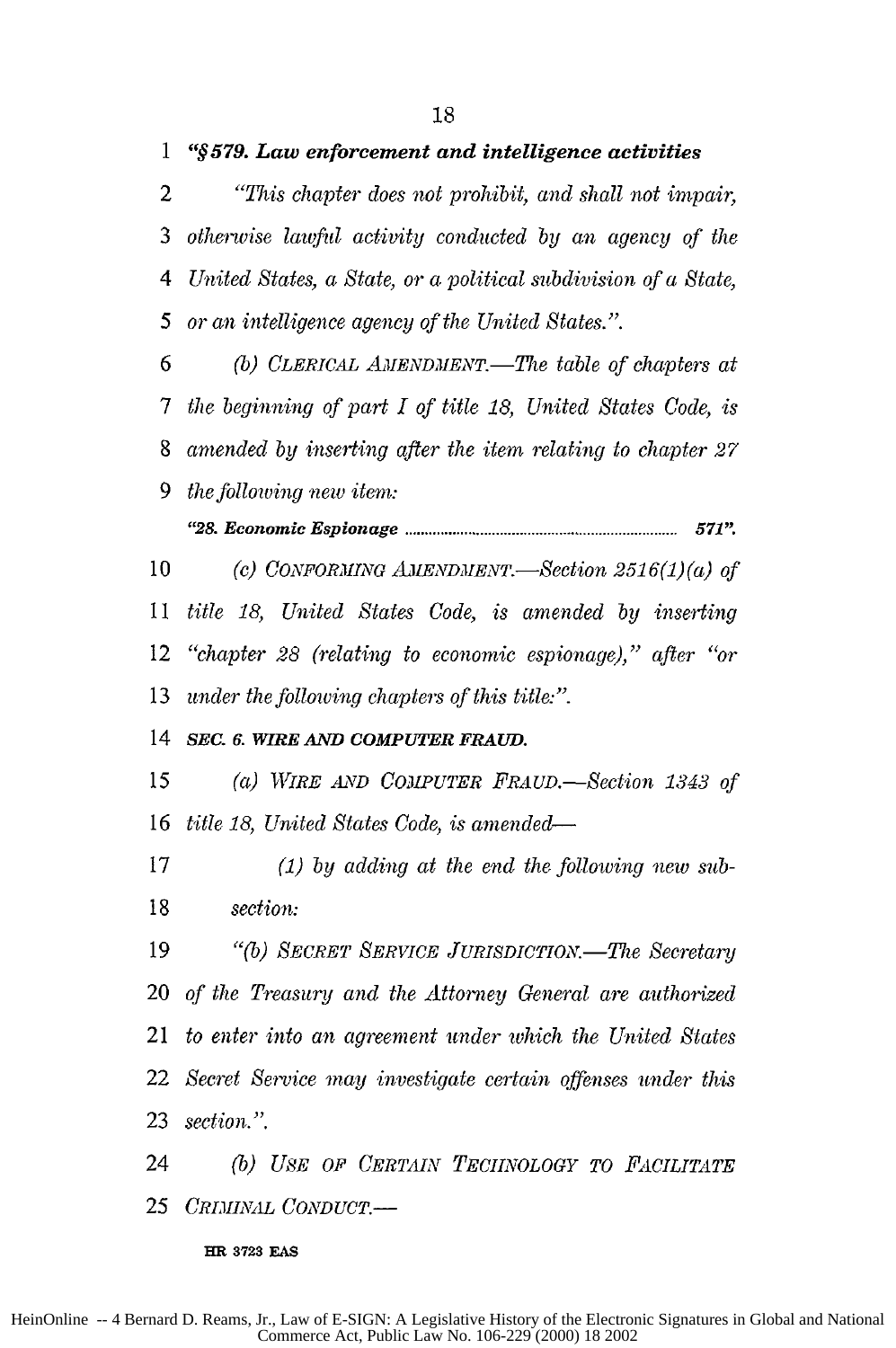| 1              | (1) INFORMATION.—The Administrative Office of                   |
|----------------|-----------------------------------------------------------------|
| $\overline{2}$ | the United States Courts shall establish policies and           |
| 3              | procedures for the inclusion in all Presentence Re-             |
| 4              | ports of information that specifically identifies and           |
| 5              | describes any use of encryption or scrambling tech-             |
| 6              | nology that would be relevant to an enhancement                 |
| 7              | under section 3C1.1 (dealing with Obstructing or Im-            |
| 8              | peding the Administration of Justice) of the Sentenc-           |
| 9              | ing Guidelines or to offense conduct under the Sen-             |
| 10             | tencing Guidelines.                                             |
| 11             | (2) COMPILING AND REPORT.—The United States                     |
| 12             | Sentencing Commission shall-                                    |
| 13             | (A) compile and analyze any information                         |
| 14             | contained in documentation described in para-                   |
| 15             | graph (1) relating to the use of encryption or                  |
| 16             | scrambling technology to facilitate or conceal                  |
| 17             | criminal conduct; and                                           |
| 18             | (B) based on the information compiled and                       |
| 19             | analyzed under subparagraph (A), annually re-                   |
| 20             | port to the Congress on the nature and extent of                |
| 21             | the use of encryption or scrambling technology to               |
| 22             | facilitate or conceal criminal conduct.                         |
| 23             | (c) Section 1029 of title 18, United States Code, is            |
| 24             | amended—by striking the $(a)(5)$ in the second place it ap-     |
| 25             | pears and replacing it with $(a)(8)$ ; by striking the $(a)(6)$ |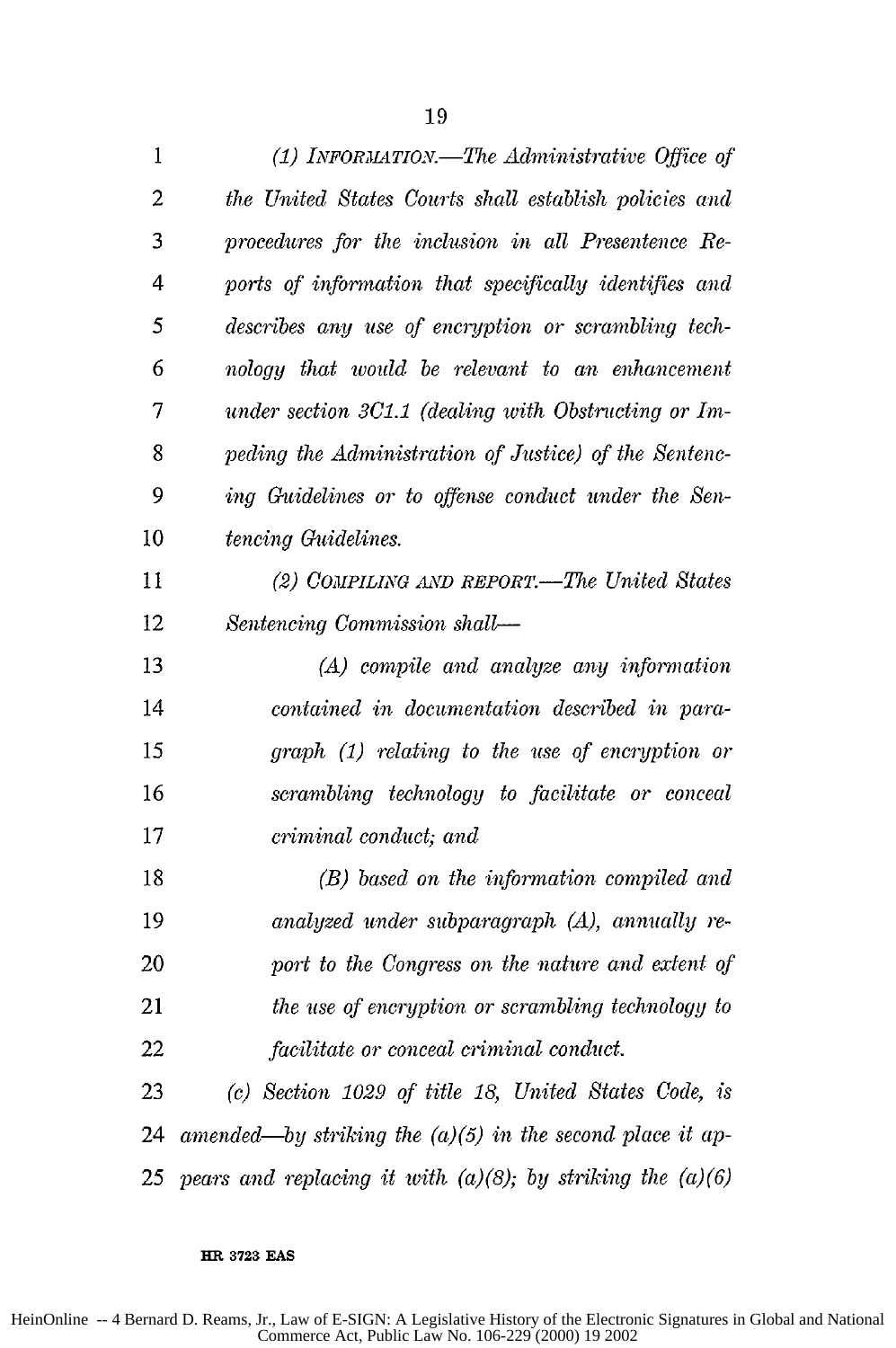*the second place it appears and replacing it with (a)(9); and by adding the following new section:*

*"(a)(10) knowingly and with intent to defraud uses, 4 produces, traffics in, or possesses any device containing 5 electronically stored monetary value.".*

*SEC. 7. TRANSFER OF PERSONS FOUND NOT GUILTY BY 7 REASON OF INSANITY.*

*(a) LuENDMENT OF SECTION 4243 OF TITLE 18.- 9 Section 4243 of title 18, United States Code, is amended by adding at the end the following new subsection:*

*"(i) CERTAN PERSONS FOUND NOT GUILTY BY REA-SON OF INSANITY IN THE DISTRICT OF COLUMBIA.* 

*"(1) TRANYSFER TO CUSTODY OF THE ATTORNEY GENERAL.-Notwithstanding section 301* **(h)** *of title 24 15 of the District of Columbia Code, and notwithstand-ing subsection 4247(j) of this title, all persons who have been committed to a hospital for the mentally ill pursuant to section 301(d)(1) of title 24 of the Dis-trict of Columbia Code, and for whom the United States has continuing financial responsibility,* may *be transferred to the custody of the Attorney General, who shall hospitalize the person for treatment in a suitable facility.*

*"(2) APPLICATION.-*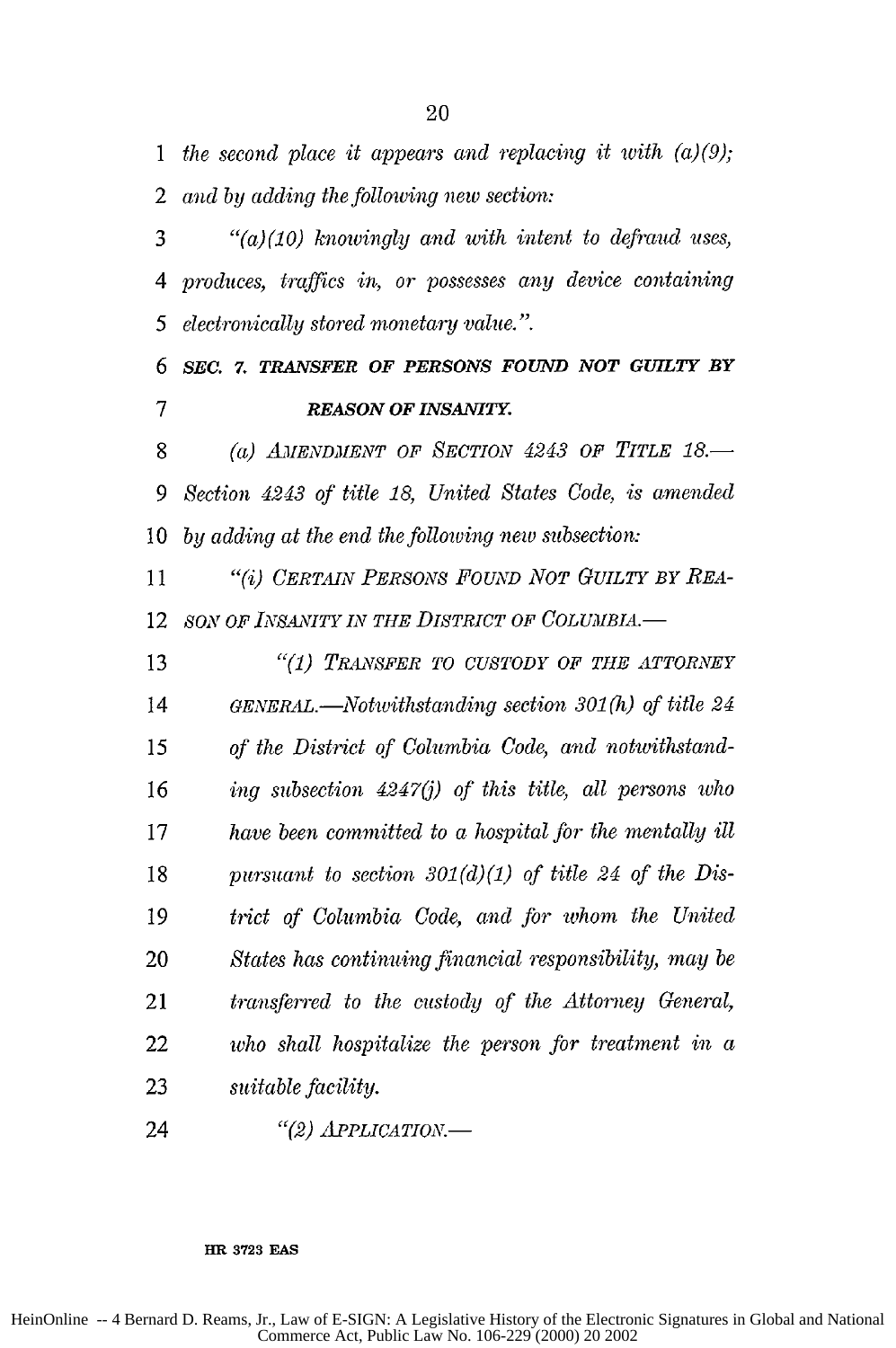| $\mathbf{1}$            | "(A) IN GENERAL.-The Attorney General              |
|-------------------------|----------------------------------------------------|
| $\overline{2}$          | may establish custody over such persons by filing  |
| 3                       | an application in the United States District       |
| $\overline{\mathbf{4}}$ | Court for the District of Columbia, demonstrat-    |
| 5                       | ing that the person to be transferred is a person  |
| 6                       | described in this subsection.                      |
| $\overline{7}$          | "(B) NOTICE.—The Attorney General shall,           |
| 8                       | by any means reasonably designed to do so, pro-    |
| 9                       | vide written notice of the proposed transfer of    |
| 10                      | custody to such person or such person's guard-     |
| 11                      | ian, legal representative, or other lawful agent.  |
| 12                      | The person to be transferred shall be afforded an  |
| 13                      | opportunity, not to exceed 15 days, to respond to  |
| 14                      | the proposed transfer of custody, and may, at the  |
| 15                      | court's discretion, be afforded a hearing on the   |
| 16                      | proposed transfer of custody. Such hearing, if     |
| 17                      | granted, shall be limited to a determination of    |
| 18                      | whether the constitutional rights of such person   |
| 19                      | would be violated by the proposed transfer of cus- |
| 20                      | tody.                                              |
| 21                      | "(C) ORDER.—Upon application of the $At$ -         |
| 22                      | torney General, the court shall order the person   |
| 23                      | transferred to the custody of the Attorney Gen-    |
| 24                      | eral, unless, pursuant to a hearing under this     |
| 25                      | paragraph, the court finds that the proposed       |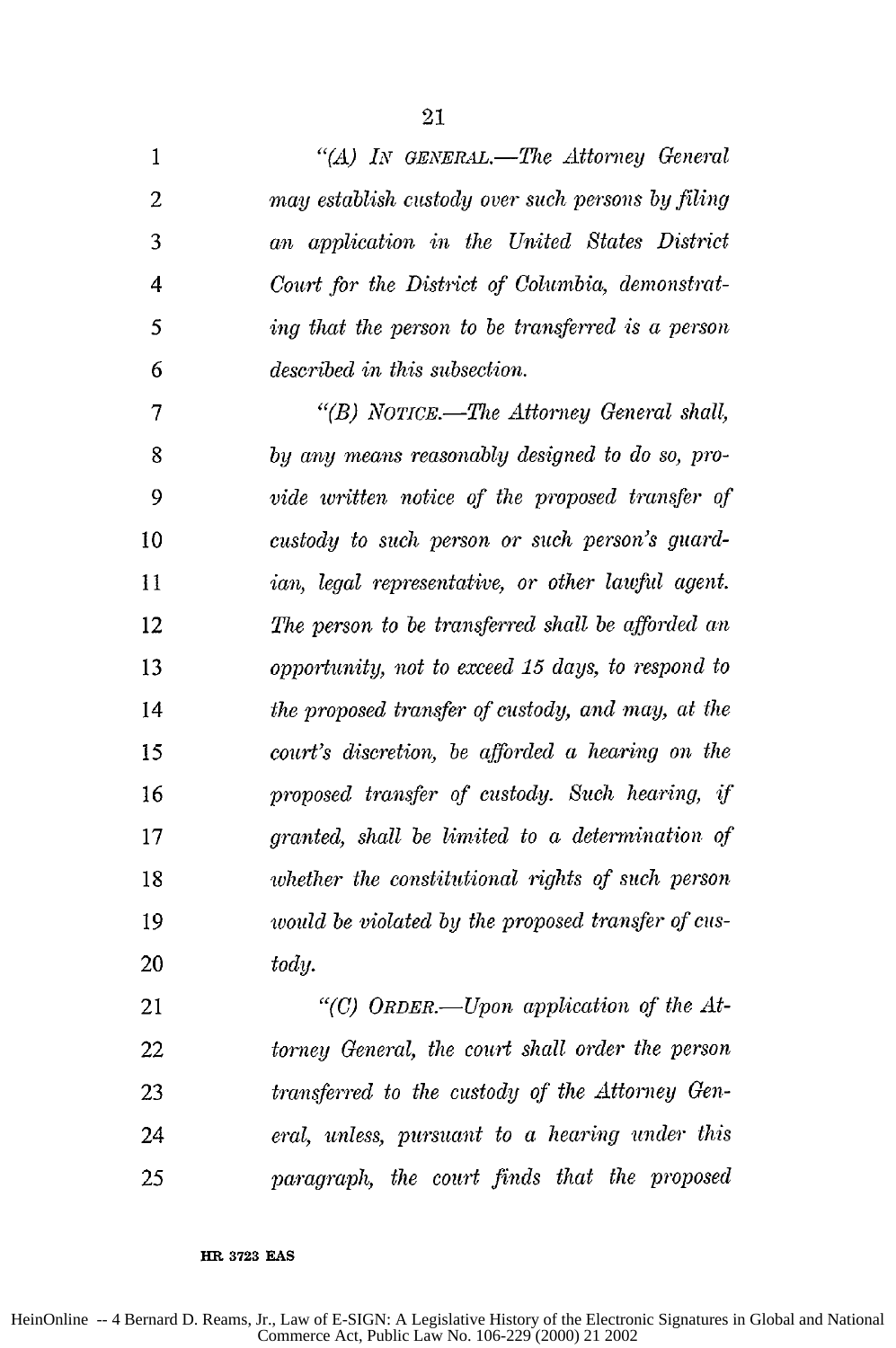| 1              | transfer would violate a right of such person                |
|----------------|--------------------------------------------------------------|
| $\overline{2}$ | under the United States Constitution.                        |
| 3              | "(D) EFFECT.—Nothing in this paragraph                       |
| $\overline{4}$ | shall be construed to-                                       |
| 5              | $"(i)$ create in any person a liberty in-                    |
| 6              | terest in being granted a hearing or notice                  |
| $\overline{7}$ | on any matter;                                               |
| 8              | "(ii) create in favor of any person $a$                      |
| 9              | cause of action against the United States or                 |
| 10             | any officer or employee of the United                        |
| 11             | States; or                                                   |
| 12             | "(iii) limit in any manner or degree                         |
| 13             | the ability of the Attorney General to move,                 |
| 14             | transfer, or otherwise manage any person                     |
| 15             | committed to the custody of the Attorney                     |
| 16             | General.                                                     |
| 17             | "(3) CONSTRUCTION WITH OTHER SECTIONS.-                      |
| 18             | Subsections (f) and (g) and section $4247$ shall apply       |
| 19             | to any person transferred to the custody of the Attor-       |
| 20             | ney General pursuant to this subsection.".                   |
| 21             | (b) TRANSFER OF RECORDS.—Notwithstanding any                 |
| 22             | provision of the District of Columbia Code or any other pro- |
| 23             | vision of law, the District of Columbia and St. Elizabeth's  |
| 24             | $Hospital$ —                                                 |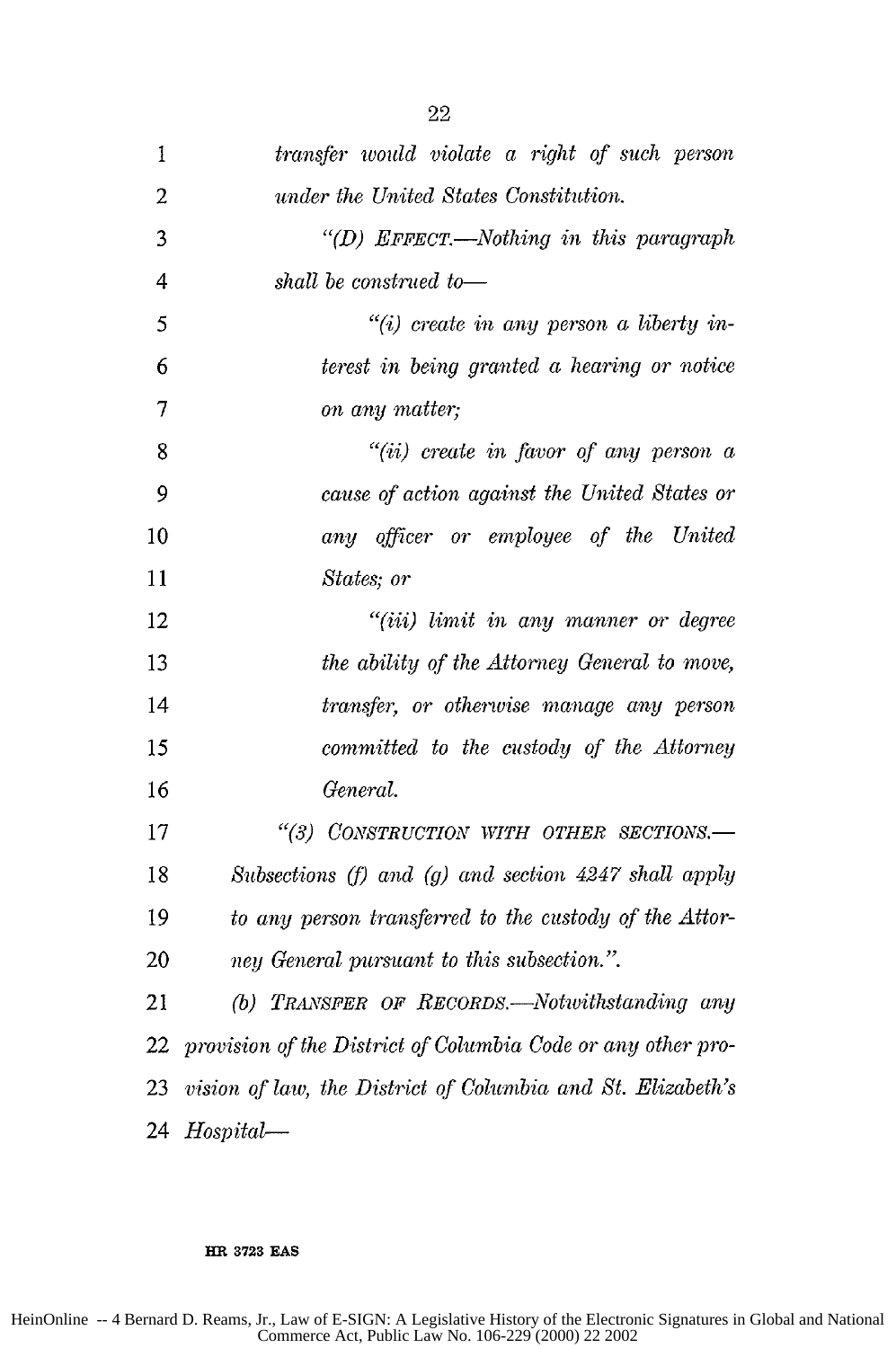*(1) not later than 30 days after the date of en-actment of this Act, shall provide to the Attorney General copies of all records in the custody or control 4 of the District or the Hospital on such date of enact-5 ment pertaining to persons described in section 6 4243(i) of title 18, United States Code (as added by 7 subsection (a));*

*(2) not later than 30 days after the creation of 9 any records by employees, agents, or contractors of the District of Columbia or of St. Elizabeth's Hospital pertaining to persons described in section 4243(i) of title 18, United States Code, provide to the Attorney General copies of all such records created after the date of enactment of this Act;*

*(3) shall not prevent or impede any employee, agent, or contractor of the District of Columbia or of St. Elizabeth's Hospital who has obtained knowledge of the persons described in section 4243(i) of title 18, United States Code, in the employee's professional ca-pacity from providing that knowledge to the Attorney General, nor shall civil or criminal liability attach to such employees, agents, or contractors who provide such knowledge; and*

*(4) shall not prevent or impede interviews of per-25 sons described in section 4243(i) of title 18, United*

#### **HR 3723 EAS**

HeinOnline -- 4 Bernard D. Reams, Jr., Law of E-SIGN: A Legislative History of the Electronic Signatures in Global and National Commerce Act, Public Law No. 106-229 (2000) 23 2002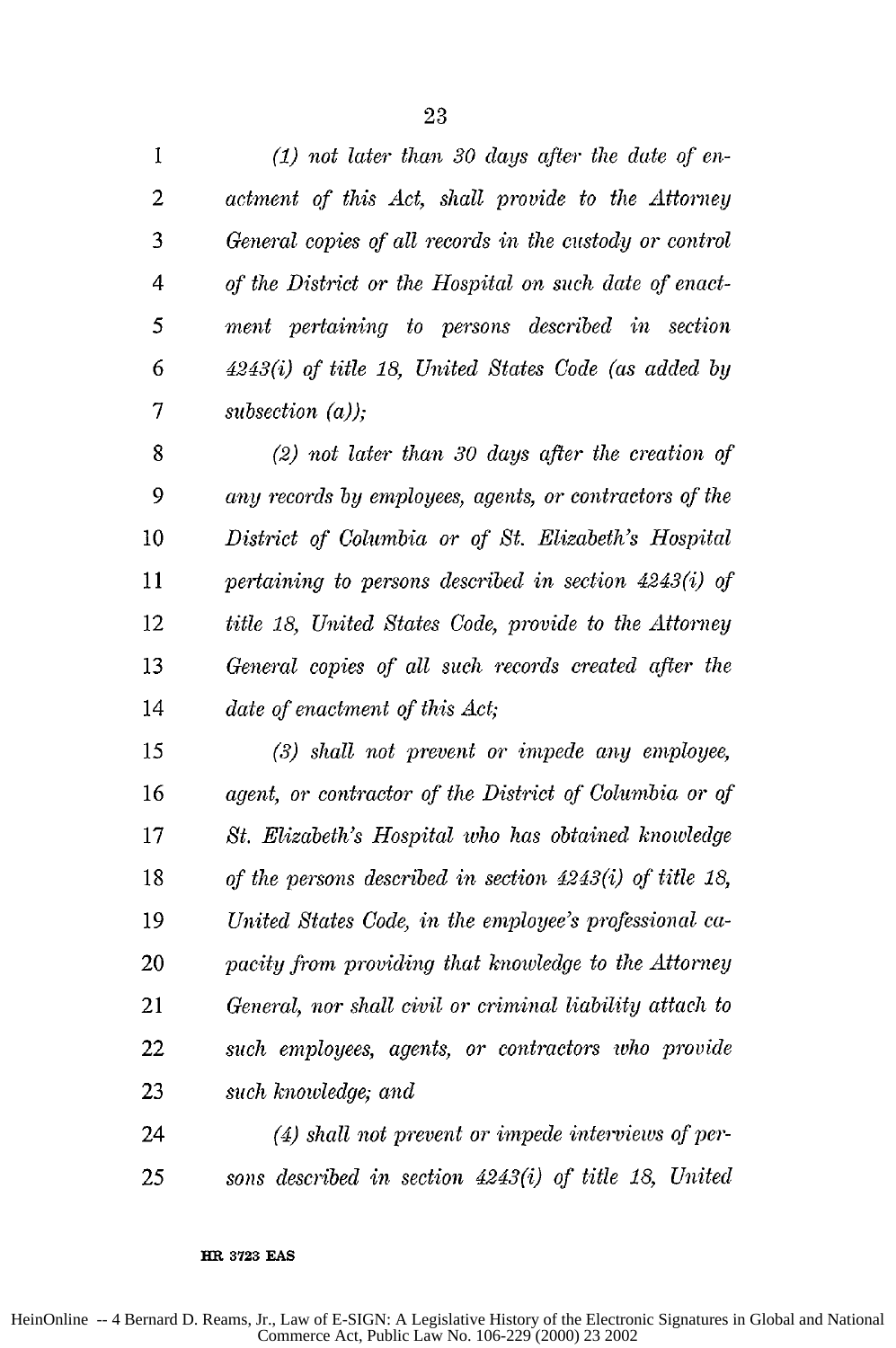*States Code, by representatives of the* Attorney Gen-*eral, if such persons voluntarily consent to such inter-views.*

*(c) CLARIFICATION OF EFFECT ON CERTAN TESTI-5 MONiAiL PIuVILEGES.-The amendments made by this* sec-*tion shall not be conshtted to affect in any manner any 7 doctor-patient or psychotherapist-patient testimonial privi-lege that may be otherwise applicable to persons found not guilty by reason of insanity and affected by this section.* 10 (d) SEVERABILITY.—If any provision of this section, *11 an amendment made by this section, or the application of such provision or amendment to any person or cir-cumstance is held to be unconstitutional, the remainder of this section and the amendments made by this section shall 15 not be affected thereby.*

### *SEC. 8. ESTABLISHING BOYS AND GIRLS CLUBS.*

17 (a) FINDINGS AND PURPOSE.—

*(1) FINDINGS.-The Congress finds that-*

*(A) the Boys and Girls Clubs of America, chartered by an Act of Congress on December 10, 1991, during its 90-year history as a national organization, has proven itself as a positive force in the communities it serves; (B) there are 1,810 Boys and Girls Clubs*

*facilities throughout the United States, Puerto*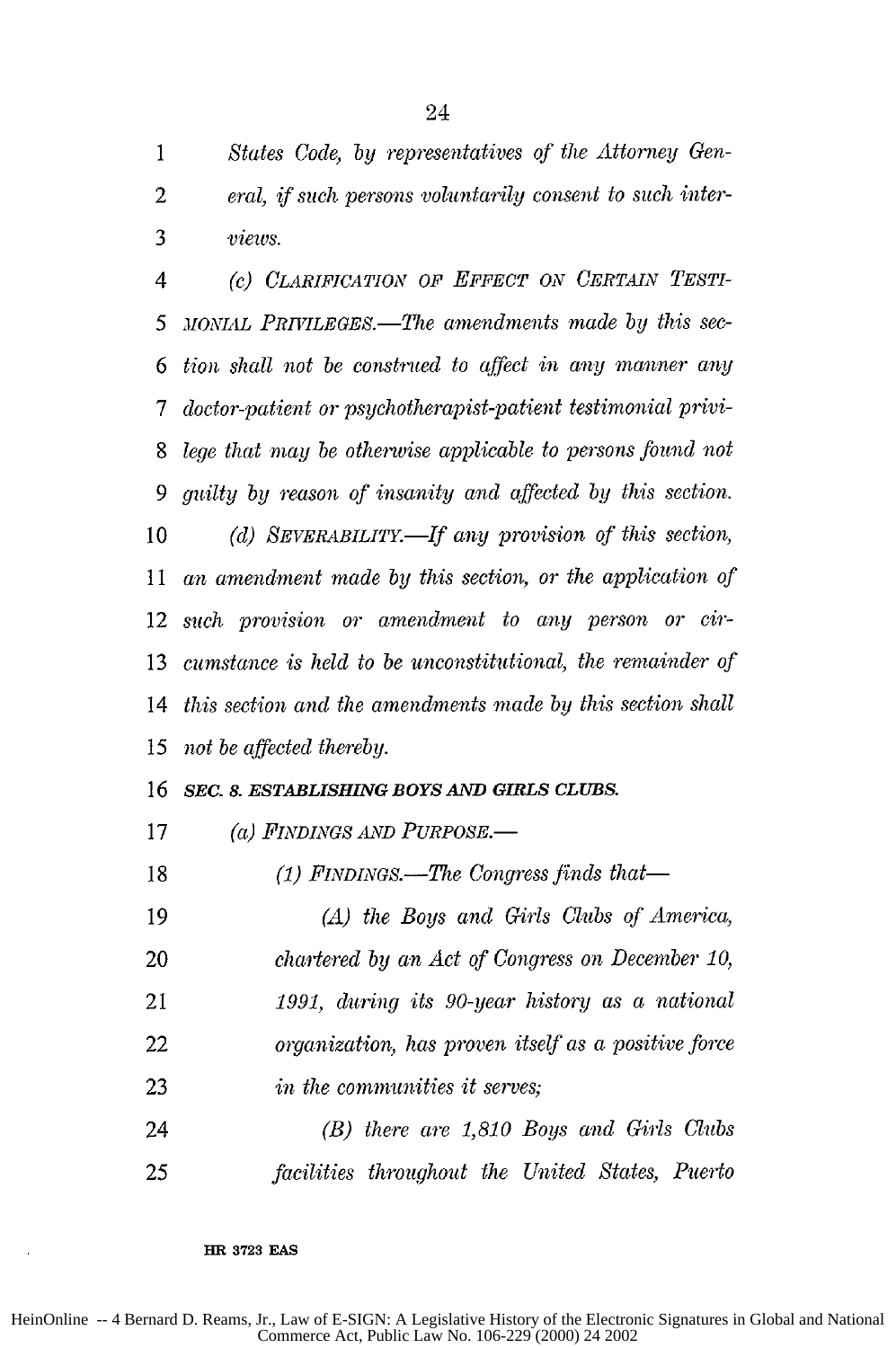| $\mathbf{1}$   | Rico, and the United States Virgin Islands, serv- |
|----------------|---------------------------------------------------|
| $\overline{c}$ | ing 2,420,000 youths nationwide;                  |
| 3              | $(C)$ 71 percent of the young people who ben-     |
| 4              | efit from Boys and Girls Clubs programs live in   |
| 5              | our inner cities and urban areas;                 |
| 6              | (D) Boys and Girls Clubs are locally run          |
| 7              | and have been exceptionally successful in bal-    |
| 8              | ancing public funds with private sector dona-     |
| 9              | tions and maximizing community involvement;       |
| 10             | (E) Boys and Girls Clubs are located in           |
| 11             | 289 public housing sites across the Nation;       |
| 12             | (F) public housing projects in which there is     |
| 13             | an active Boys and Girls Club have experienced    |
| 14             | a 25 percent reduction in the presence of crack   |
| 15             | cocaine, a 22 percent reduction in overall drug   |
| 16             | activity, and a 13 percent reduction in juvenile  |
| 17             | crime;                                            |
| 18             | (G) these results have been achieved in the       |
| 19             | face of national trends in which overall drug use |
| 20             | by youth has increased 105 percent since 1992     |
| 21             | and 10.9 percent of the Nation's young people     |
| 22             | use drugs on a monthly basis; and                 |
| 23             | (H) many public housing projects and other        |
| 24             | distressed areas are still underserved by Boys    |
| 25             | and Girls Clubs.                                  |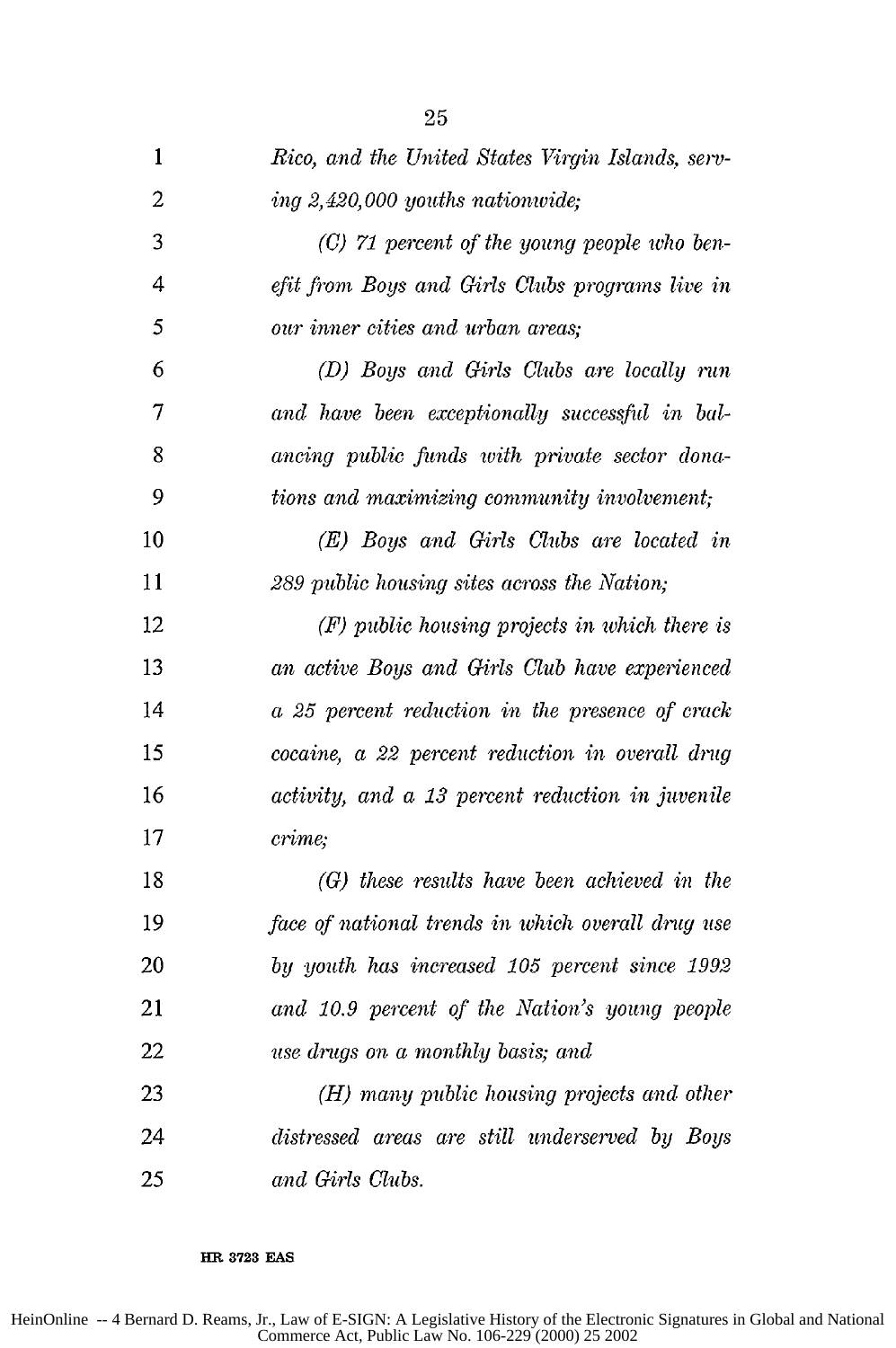| $\mathbf{1}$   | (2) PURPOSE.—It is the purpose of this section         |
|----------------|--------------------------------------------------------|
| $\overline{c}$ | to provide adequate resources in the form of seed      |
| 3              | money for the Boys and Girls Clubs of America to es-   |
| 4              | tablish 1,000 additional local Boys and Girls Clubs    |
| 5              | in public housing projects and other distressed areas  |
| 6              | by $2001$ .                                            |
| 7              | (b) DEFINITIONS.-For purposes of this section-         |
| 8              | $(1)$ the terms "public housing" and "project"         |
| 9              | have the same meanings as in section $3(b)$ of the     |
| 10             | United States Housing Act of 1937; and                 |
| 11             | $(2)$ the term "distressed area" means an urban,       |
| 12             | suburban, or rural area with a high percentage of      |
| 13             | high risk youth as defined in section 509A of the Pub- |
| 14             | lic Health Service Act (42 U.S.C. 290aa-8(f)).         |
| 15             | (c) ESTABLISHMENT.-                                    |
| 16             | $(1)$ IN GENERAL.—For each of the fiscal years         |
| 17             | 1997, 1998, 1999, 2000, and 2001, the Director of the  |
| 18             | Bureau of Justice Assistance of the Department of      |
| 19             | Justice shall provide a grant to the Boys and Girls    |
| 20             | Clubs of America for the purpose of establishing Boys  |
| 21             | and Girls Clubs in public housing projects and other   |
| 22             | distressed areas.                                      |
| 23             | (2) CONTRACTING AUTHORITY.-Where appro-                |
| 24             | priate, the Secretary of Housing and Urban Develop-    |
| 25             | ment, in consultation with the Attorney General, shall |

 $\sim$   $\sim$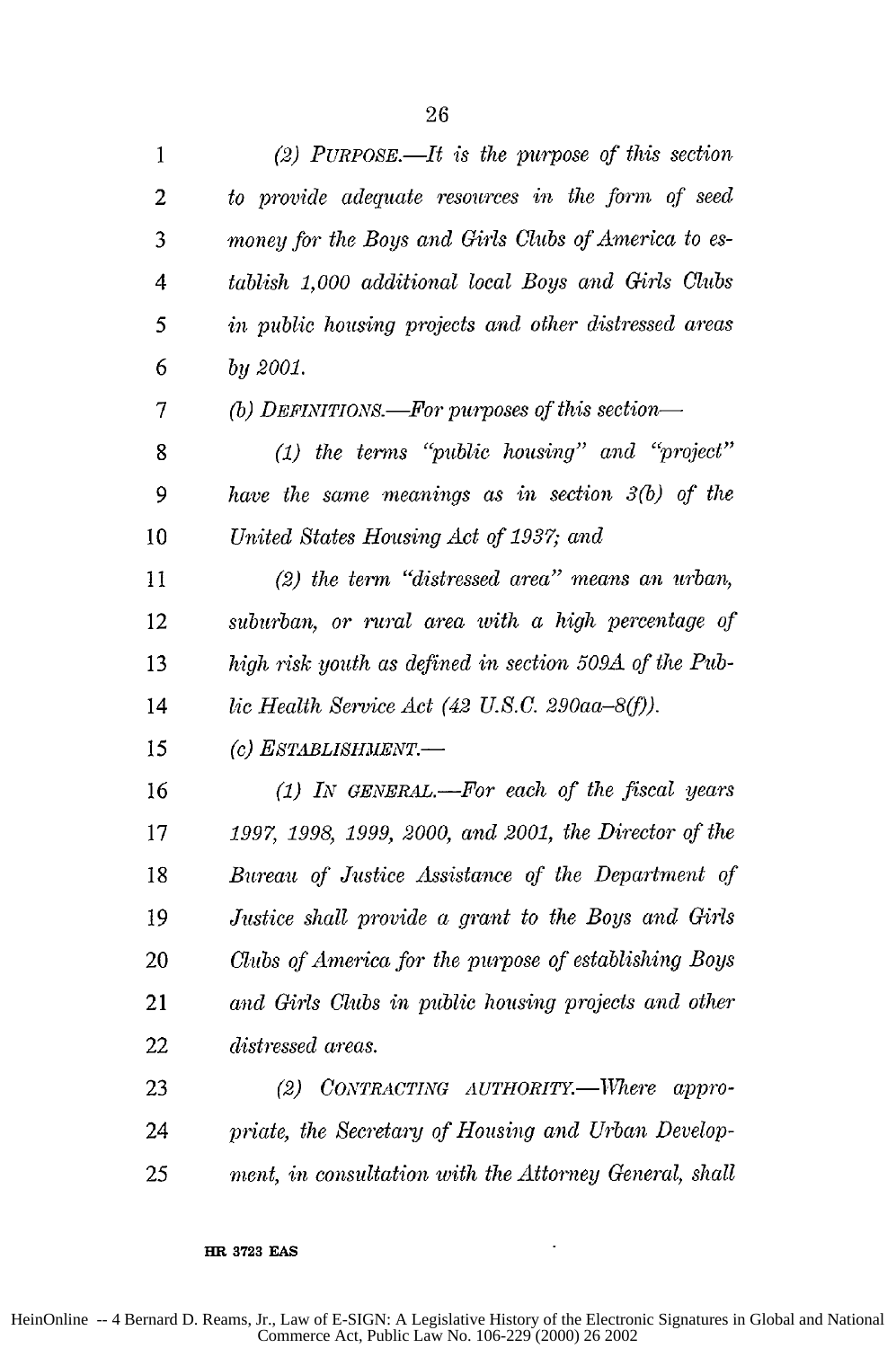1 *enter into contracts with the Boys and Girls Clubs of* 2 *America to establish clubs pursuant to the grants* 3 *under paragraph (1).*

*4 (d) REPORT.-Not later than May 1 of each fiscal year 5 for which amounts are made available to carry out this Act, 6 the Attorney General shall submit to the Committees on the 7 Judiciary of the Senate and the House of Representatives* 8 *a report that details the progress made under this Act in 9 establishing Boys and Girls Clubs in public housing* 10 *projects and other distressed areas, and the effectiveness of 11 the programs in reducing drug abuse and juvenile crime.* 12 *(e) AUTHORIZATION OF APPROPRIATIONS.* 13 *(1) LV GENERAL.-There are authorized to be ap-*14 *propriated to carry out this section-15 (A) \$20,000,000 for fiscal year 1997*

- *16 (B) \$20,000,000 for fiscal year 1998;* 17 *(C) \$20,000,000 for fiscal year 1999;*
- 
- 18 *(D) \$20,000,000 for fiscal year 2000; and*
- 19 *(E) \$20,000,000 for fiscal year 2001.*
- 20 *(2) VIOLENT CRIME REDUCTION TRUST FUND.-*
- 21 The sums authorized to be appropriated by this sub-